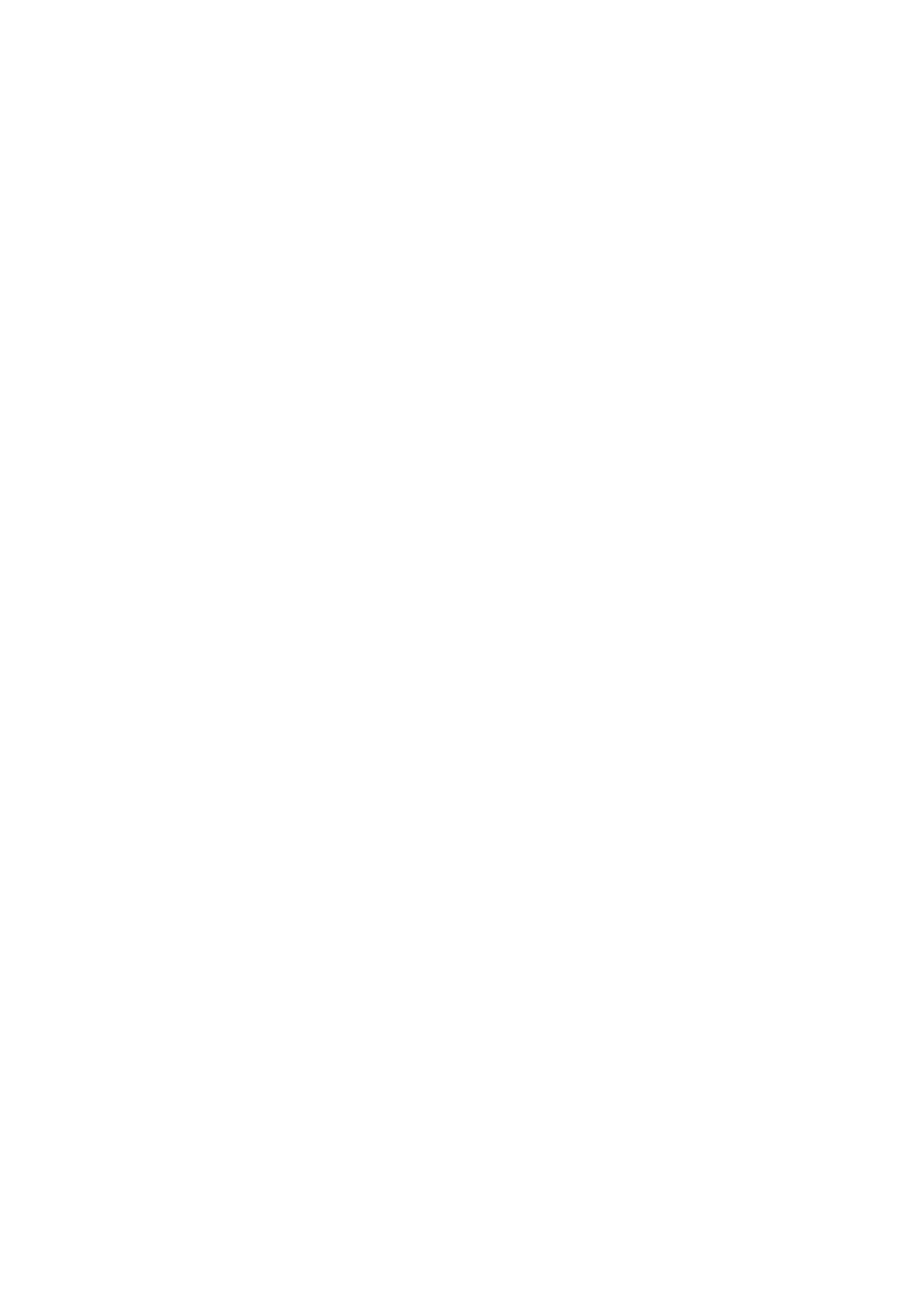# Values, World Society and Modelling Yearbook 2015

By Gordon Burt

Cambridge **Scholars** Publishing

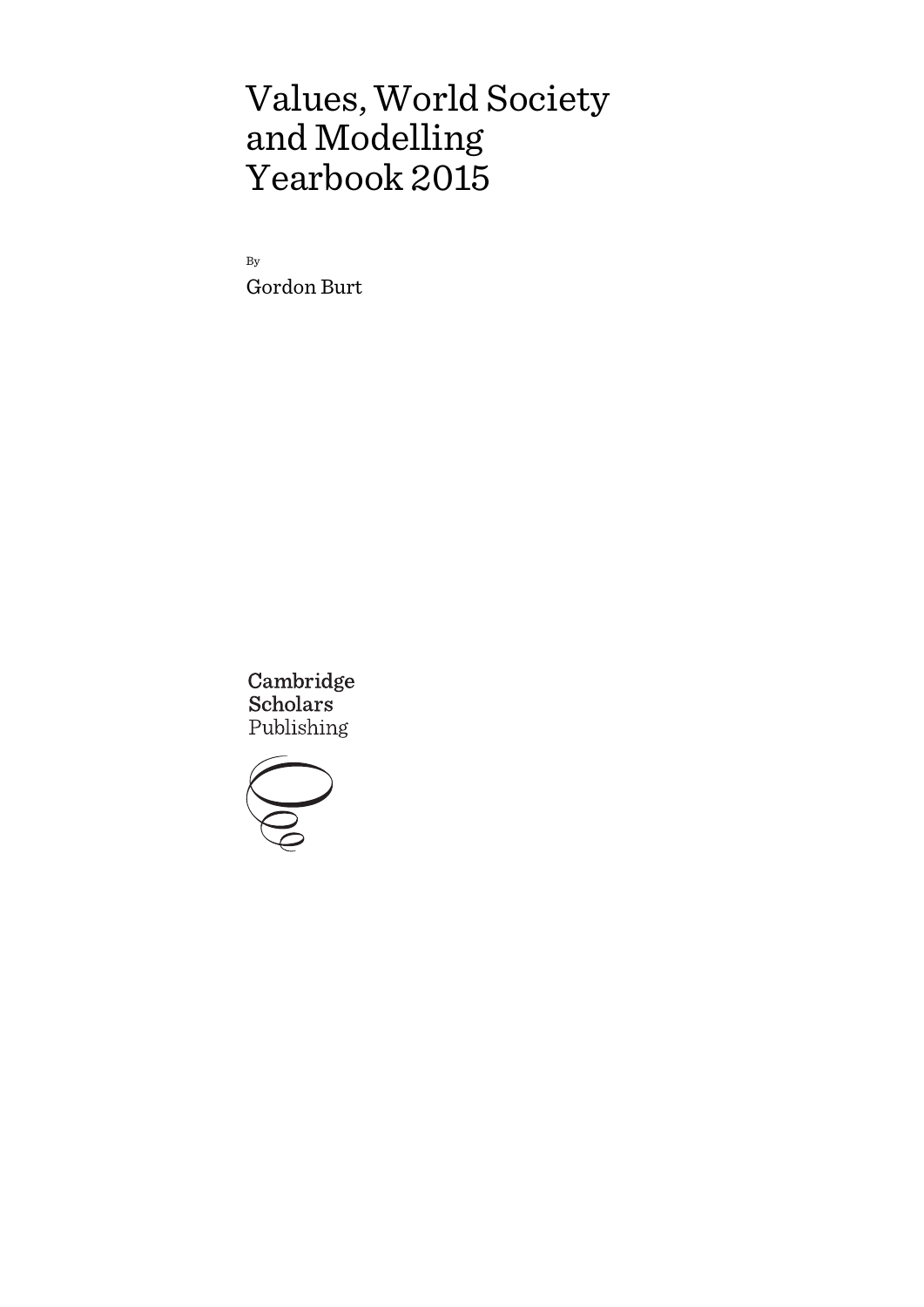Values, World Society and Modelling Yearbook 2015

By Gordon Burt

This book first published 2017

Cambridge Scholars Publishing

Lady Stephenson Library, Newcastle upon Tyne, NE6 2PA, UK

British Library Cataloguing in Publication Data A catalogue record for this book is available from the British Library

Copyright © 2017 by Gordon Burt

All rights for this book reserved. No part of this book may be reproduced, stored in a retrieval system, or transmitted, in any form or by any means, electronic, mechanical, photocopying, recording or otherwise, without the prior permission of the copyright owner.

ISBN (10): 1-4438-8175-9 ISBN (13): 978-1-4438-8175-3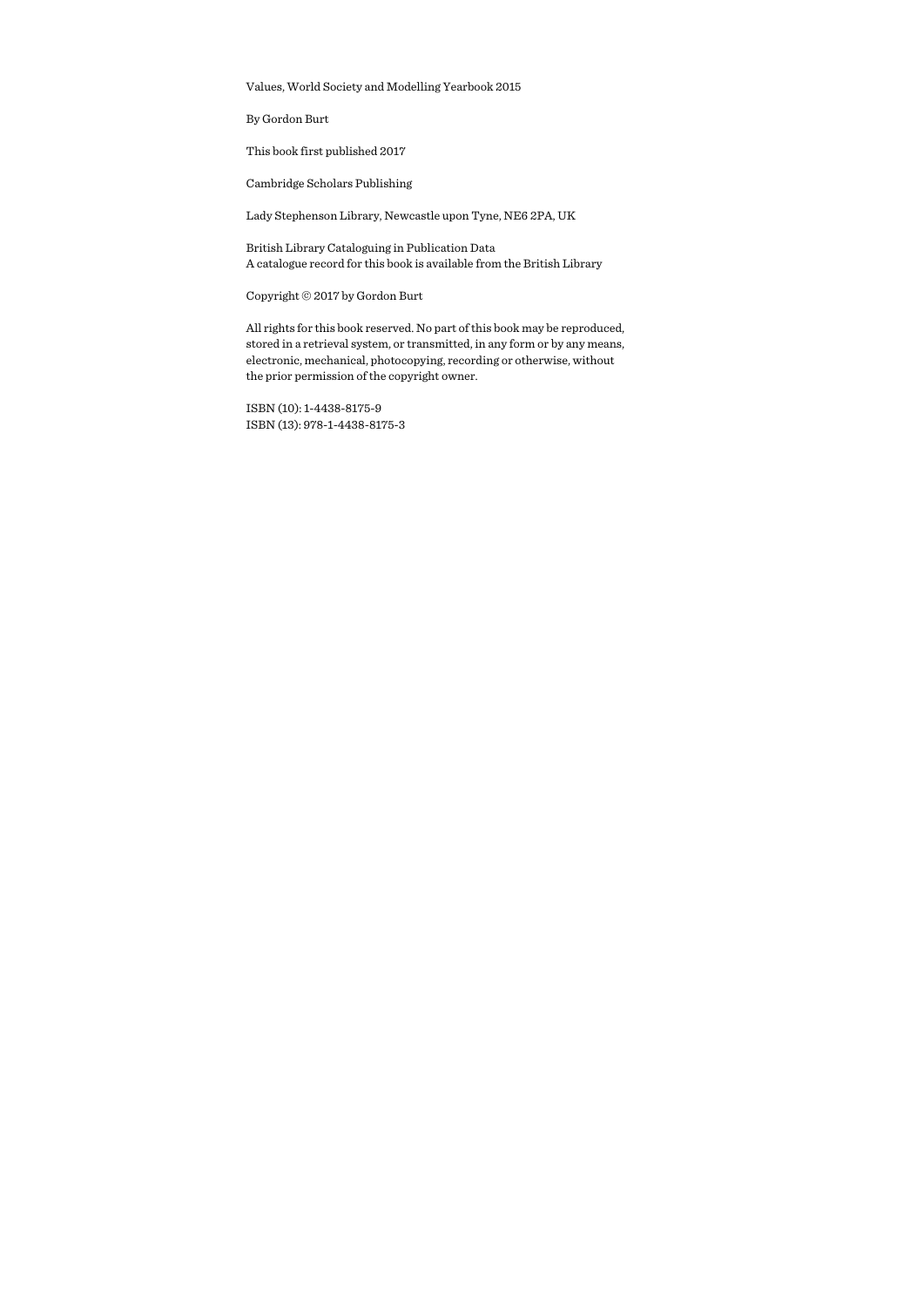# TABLE OF CONTENTS

| Introduction and Overview                                                                                                                   |
|---------------------------------------------------------------------------------------------------------------------------------------------|
| <b>Part I: Values</b>                                                                                                                       |
| Transcending Adversarialism: The John Burton Memorial Lecture, 2015<br>by Kevin Clements                                                    |
| Life as a Journey                                                                                                                           |
| 'Our Values': The Enlightenment  the Prophet                                                                                                |
| <b>Part II: World Society</b>                                                                                                               |
| World Society in 2015<br>Including contributions by Kevin Clements, Feargal Cochrane<br>and Hugh Miall; Dennis Sandole; and Rania Dimitraki |
| Social and Psychological Space: Geographical Variation                                                                                      |
| Time Series: Social Value, Violence and Population                                                                                          |
| Nigeria, Greece and Ireland: Geography and One-Dimensional<br><b>Political Space</b>                                                        |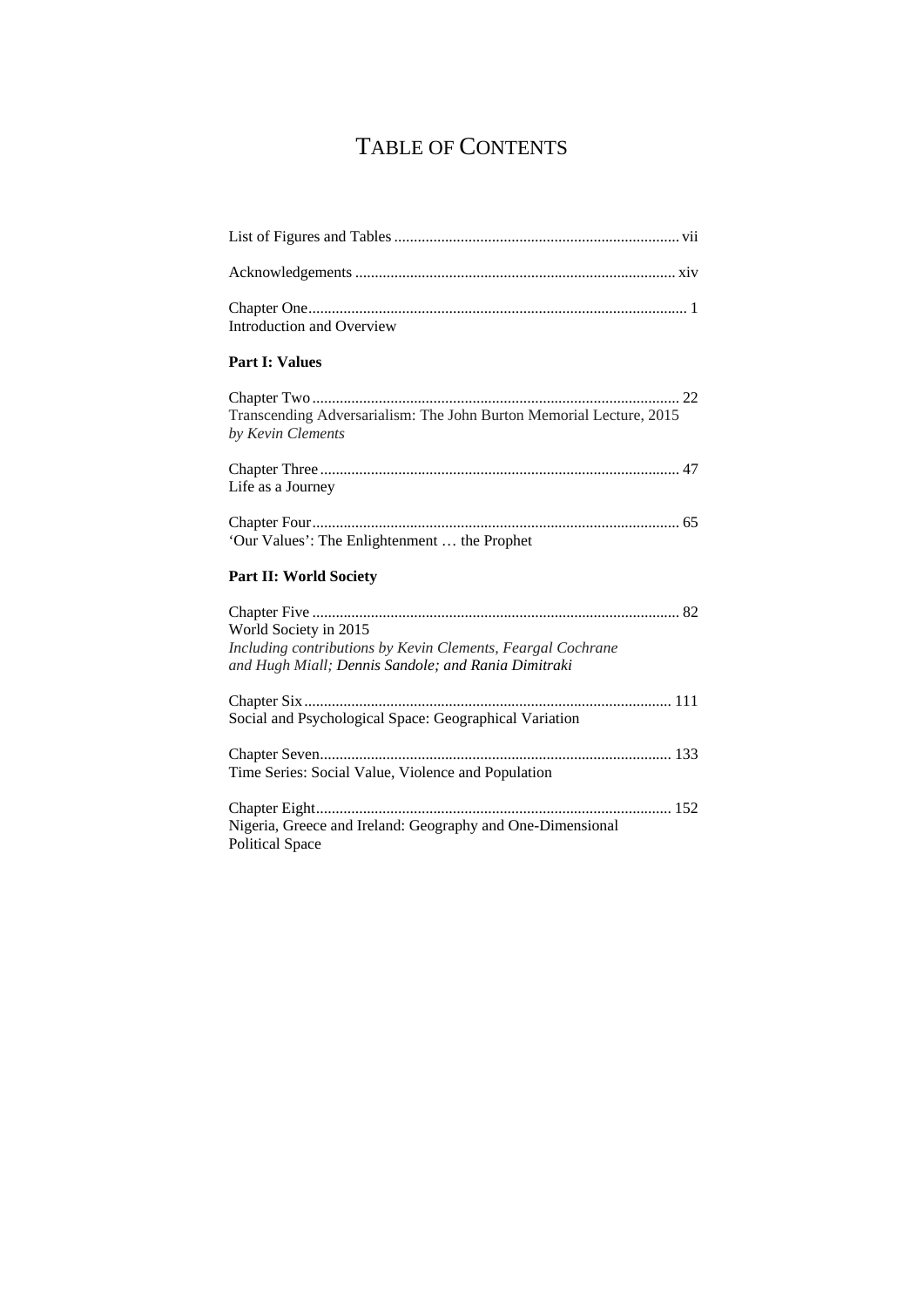#### vi Table of Contents

| Northern Ireland: Multidimensional Political Space and Geography |
|------------------------------------------------------------------|
| The UK General Election, 2015: Prelude and Outcome               |
| Democracy: Satisfaction?  Dissatisfaction?  Value Space          |
| Time Series: UK General Elections, 1945 to 2015                  |
| <b>Part III: Modelling</b>                                       |
| Sets and Functions; Time and Space                               |
| Value Spaces; The Earth in Space and Time                        |
|                                                                  |
|                                                                  |
|                                                                  |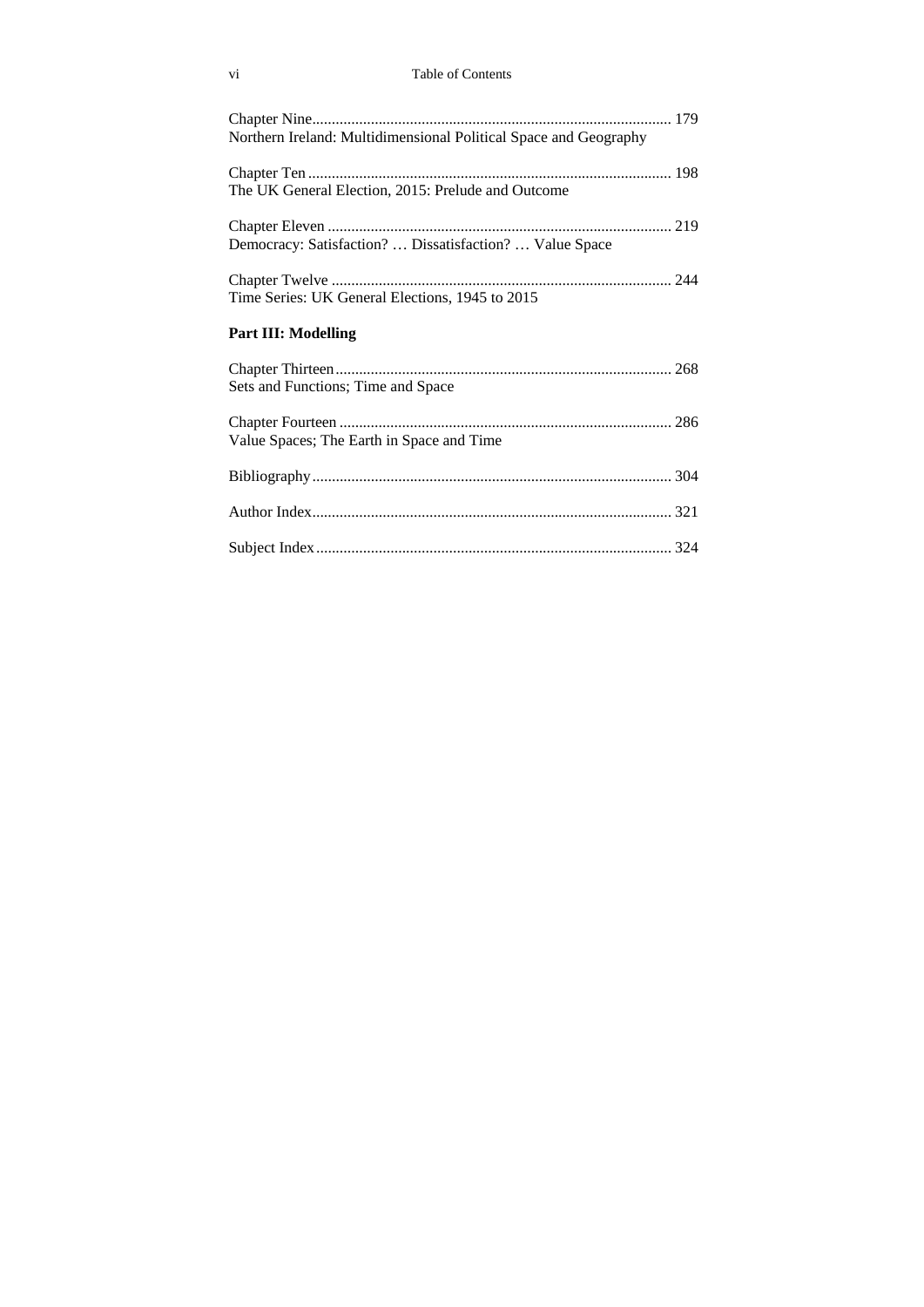# LIST OF FIGURES AND TABLES

## **Figures**

| Figure 6.1 The Social Progress Index: the component-level framework<br>113                      |
|-------------------------------------------------------------------------------------------------|
| Figure 6.2 Single-peaked correlation profiles on the SDI continuum for<br>each SDI variable 117 |
| Figure 6.3 Democracy score and log(GDP per capita) 120                                          |
| Figure 6.4 Single-peaked correlation profiles on the personality                                |
| continuum for each personality variable 127                                                     |
| Figure 6.5 Single-peaked score profiles on the personality continuum for                        |
| each group of districts 128                                                                     |
| Figure 6.6 The correlation with <i>Agreeableness</i> has largest magnitude 130                  |
| Figure 6.7 The correlation with Conscientiousness has largest magnitude                         |
| 131                                                                                             |
| Figure 6.8 The correlation with Stability has largest magnitude 131                             |
| Figure 6.9 The correlation with <i>Extraversion</i> has largest magnitude 132                   |
| Figure 6.10 The correlation with Openness has largest magnitude $132$                           |
|                                                                                                 |
| Figure 7.1 The UNDP Human Development Index (HDI), 1980-2013.                                   |
| 136                                                                                             |
| Figure 7.2 Male life expectancy at birth, England regions, 1991–1993 to                         |
| 2012-2014. 137                                                                                  |
| Figure 7.3 Male life expectancy at birth, East and North East England,                          |
| 1991-1993 to 2012-2014. 138                                                                     |
| Figure 7.4 Male life expectancy gap between East and North-East, 1991–                          |
| 1993 to 2012-2014. 139                                                                          |
| Figure 7.5 World population, 5000BC-1500. 143                                                   |
| <b>Figure 7.6</b> World population, 1500-1940. 143                                              |
| Figure 7.7 World population, 1940-2000. 144                                                     |
| Figure 7.8 Battle deaths per 1,000,000 people per year, 1946-2014. 145                          |
| <b>Figure 7.9</b> The death rate x: $log(G(x))$ against $log(1-x)$ . Greater Europe,            |
| 1400-2000. 149                                                                                  |

**Figure 7.10** The death rate x:  $log(G(x))$  against  $log(1-x)$ . World, 1946-2014. 150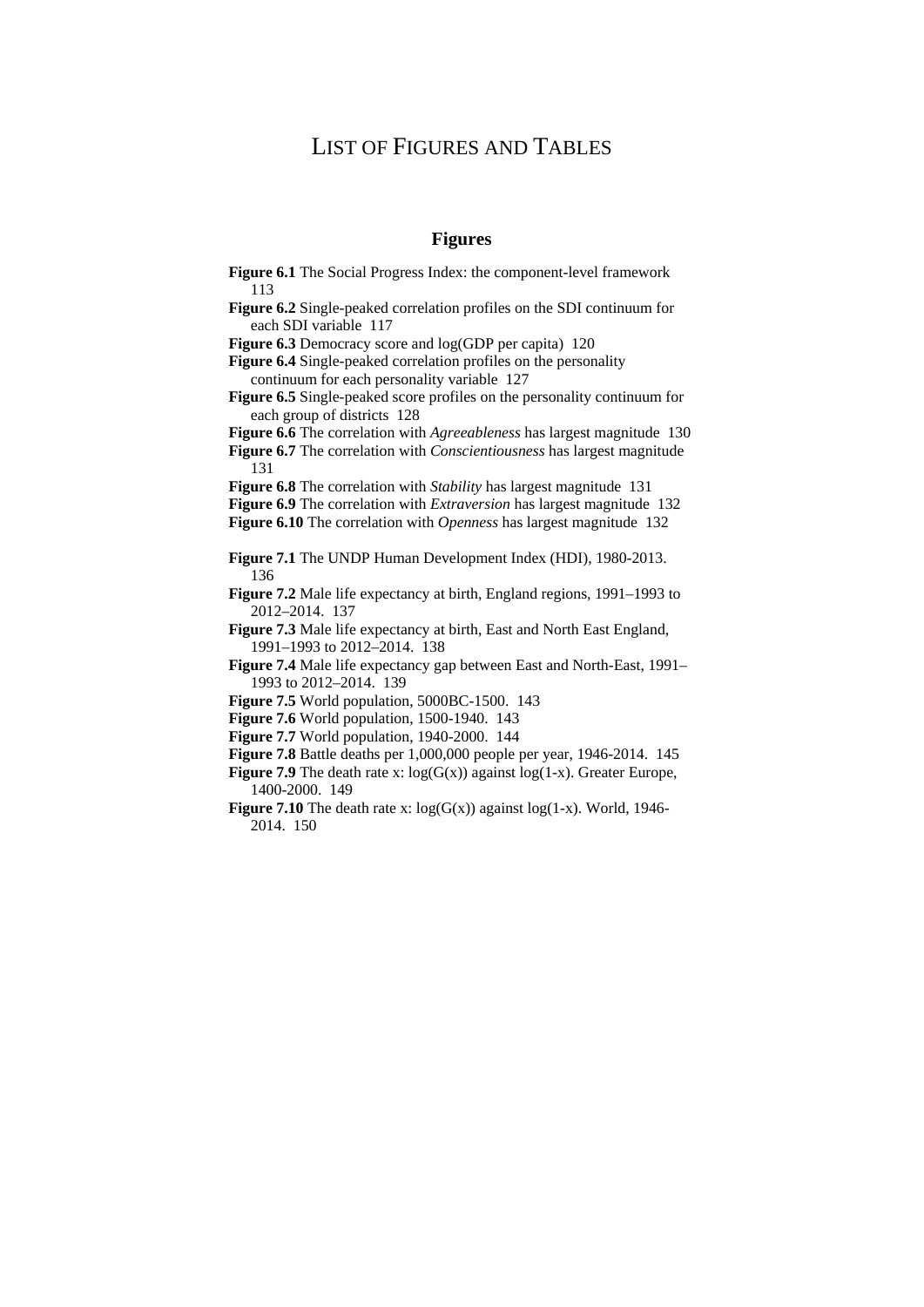**Figure 8.1** Nigeria: the variation between states in the Buhari vote 155

- **Figure 8.2** Nigeria: the voting profiles for the primary and secondary perimeters 161
- **Figure 8.3** Nigeria: the voting surface: a series of west-east sections for different latitudes north 162
- **Figure 8.4** Greece: the variation between regions in the 'No' vote 164
- **Figure 8.5** Greece: a schematic map of the 'No' vote 164
- **Figure 8.6** Greece, the Peloponnese: the perimeter profile for the 'No' vote 166
- **Figure 8.7** Greece, the rest of the mainland: the perimeter profile for the 'No' vote 167
- **Figure 8.8** Ireland: the variation between constituencies in the 'Yes' vote 169
- **Figure 8.9** Ireland: a schematic map of connected sets of constituencies, the 'Yes' vote 171
- **Figure 8.10** Ireland: parallel chains of constituencies 173
- **Figure 8.11** Ireland: power law distribution for population in urban areas 176
- **Figure 9.1** A schematic map of Northern Ireland's eighteen constituencies 183
- **Figure 9.2** The distribution of percentages for each of the top five parties 185
- **Figure 9.3** Constituencies: mean percentages for first place, second place, etc. 186
- **Figure 9.4** Parties ordered along dimension X 188
- **Figure 9.5** Constituencies ordered along dimension X 188
- **Figure 9.6** Parties and constituencies in two-dimensional space (13) parties)189
- **Figure 9.7** Parties and constituencies in two-dimensional space (5 parties) 192
- **Figure 9.8** The main parties: their vote profiles on the list of constituencies 193
- **Figure 9.9** The Sinn Fein profile: approximately sinusoidal 194
- **Figure 9.10** The DUP profile: approximately sinusoidal 195
- **Figure 9.11** The SDLP profile: more peaky than sinusoidal 195
- **Figure 9.12** The UUP profile: more peaky than sinusoidal 196
- **Figure 9.13** Parallel chains of constituencies in Northern Ireland 197
- **Figure 10.1** Opinion polls, 2010-2015: political parties in the UK 201 **Figure 10.2** Opinion polls, 2010-2015: political parties in Scotland 202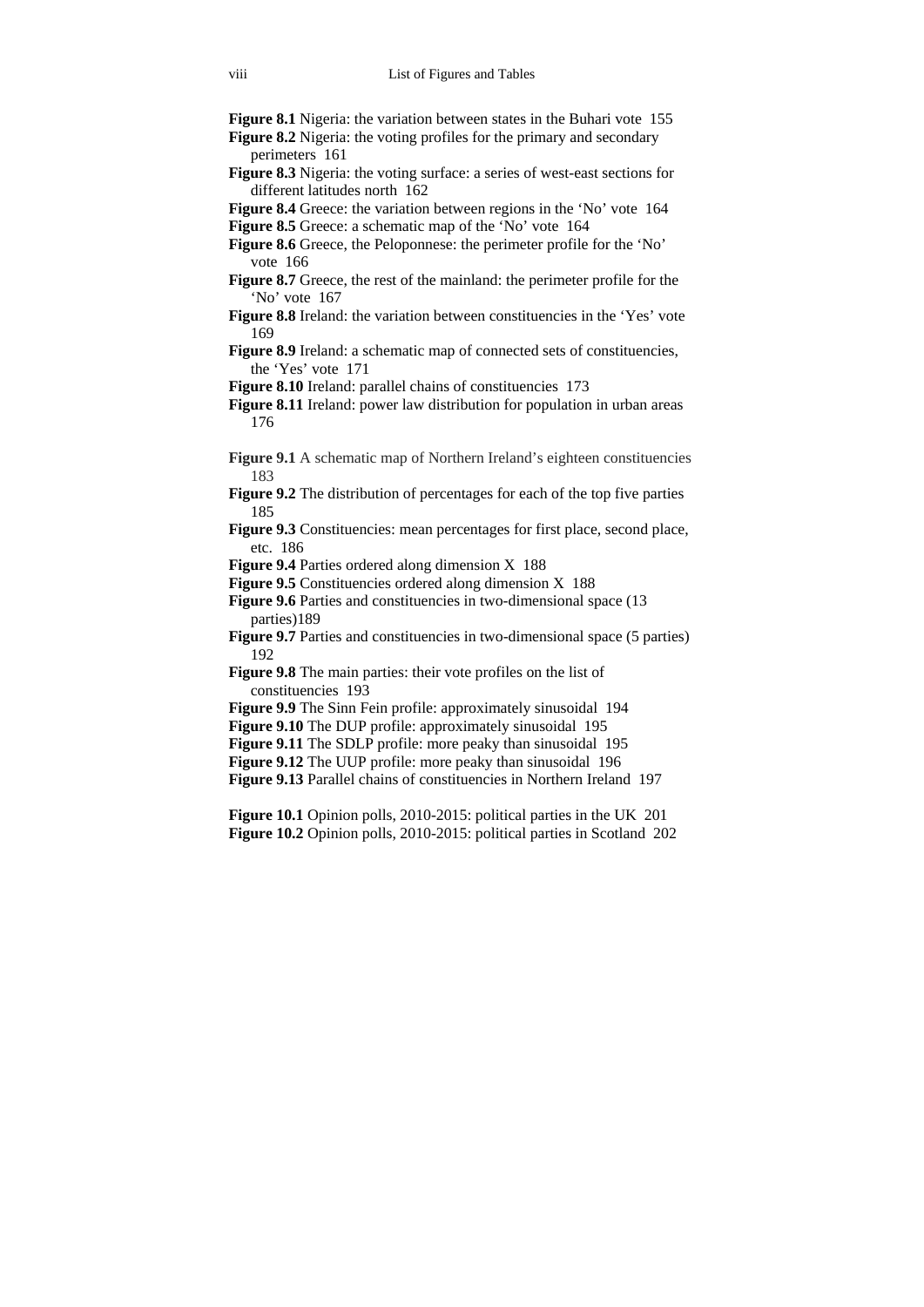- **Figure 10.3** By-elections, 2011-2014: change in vote from 2010 general election 203
- **Figure 10.4** Local elections, 2005-2015: number of councillors gained or lost 204
- **Figure 10.5** Shares of the vote, UK 2015,  $p_n = 0.37(0.63)^n$  214
- **Figure 10.6** Shares of the vote, England 2015,  $p_n = 0.41(0.59)^n$  215
- **Figure 10.7** Shares of the vote, Scotland 2015,  $p_n=0.5(0.5)^n$  215
- **Figure 10.8** Shares of the vote, Wales 2015,  $p_n = 0.37(0.63)^n$  216
- **Figure 10.9** Shares of the vote, Northern Ireland 2015,  $p_n=0.26(0.74)^n$ 216
- **Figure 11.1** The distribution of ratings of a Conservative majority government 223
- **Figure 11.2** Criteria for judging coalitions: mean value, minus very bad score, minus polarisation (x1000), a composite index 224
- **Figure 11.3** The value of government options: the profile for each party voter group and for the whole population 225
- **Figure 11.4** The dual figure: the value to the party voter groups, the profile for each government option 226
- **Figure 11.5** The cumulative mention of prime minister David Cameron and (prospective) Labour leader Jeremy Corbyn 230
- **Figure 11.6** Single-peaked group preferences: first and second preferences 237
- **Figure 11.7** Single-peaked group preferences: first, second and third preferences 238
- **Figure 11.8** Deputy leader: single-peaked group preferences: leader preference groups 239
- **Figure 12.1** Flight from the centre. Change in the share of the vote, 2010-2015. 247
- **Figure 12.2** Movement, 2010-2015: specific popularity and the left-right continuum 249
- **Figure 12.3** Percentage votes in UK general elections, 1945-2015. 255
- **Figure 12.4** The share of the vote: is the distribution unimodal or bimodal? 257
- **Figure 12.5** The distribution of errors (model residuals), the weighted sum model 257
- **Figure 12.6** The distribution of errors (model residuals), the binary model 259
- **Figure 12.7** The trajectory for the Conservative vote, 1945-2015: one equilibrium 260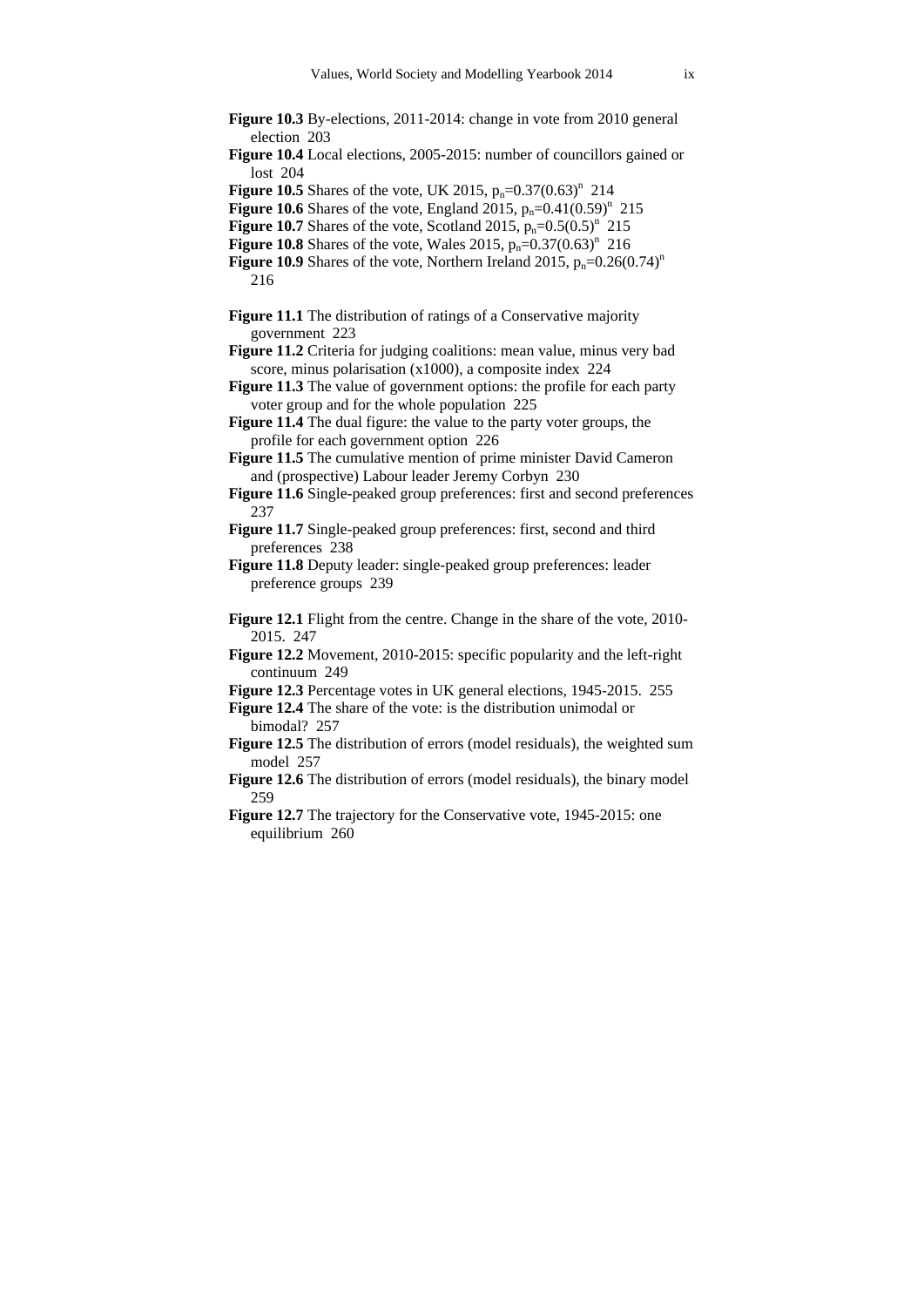- **Figure 12.8** The trajectory for the Liberal Democrat vote, 1945-2015: two equilibria 261
- **Figure 12.9** The trajectory for the Labour vote, 1945-2015: one equilibrium or two? 261
- Figure 12.10 The core 'two party' competition between Conservative and Labour, 1945-2015. One equilibrium 263
- Figure 12.11 The 'third party' competition between Liberal Democrats and the two main parties, 1945-2015. Two equilibria 264
- **Figure 12.12** The insider-outsider competition between the three 'Westminster' parties and 'Others', 1945-2015. Unstable equilibrium (repeller) 265
- **Figure 14.1** An individual's single-peaked value function 289
- **Figure 14.2** A single-peaked social mean value function 289
- **Figure 14.3** Two objects: the preference line segment 291
- **Figure 14.4** Three objects: the preference hexagon 291
- Figure 14.5 Four objects: one of the six squares in the preference tetradecahedron 292
- **Figure 14.6** The eight hexagons and the single-peaked transversal 293
- **Figure 14.7** The tangent square FHIJ in the square LMNP bisecting the percentage tetrahedron ABCD 295
- Figure 14.8 Two objects; value space, preference space and percentage space 286
- **Figure 14.9** Three objects; 3D value space; the preference hexagon; and the percentage triangle 297
- **Figure 14.10** The geometry of a solar eclipse 300
- **Figure 14.11** The earth and sun and four people on earth 301

#### **Tables**

- **Table 1.1** The correspondence between the chapters in the three books 18
- **Table 1.2** The chapters in *Conflict, Complexity and Mathematical Social Science* 19
- **Table 1.3** The chapters in *Values, World Society and Modelling Yearbook, 2014*. 19

**Table 3.1** Where to find help in time of need 52

**Table 3.2** Christian attitudes to the events and crises of life 53

**Table 4.1** News headlines for the Paris killings 71

**Table 4.2** Joint evaluation of the cartoons and the killings 72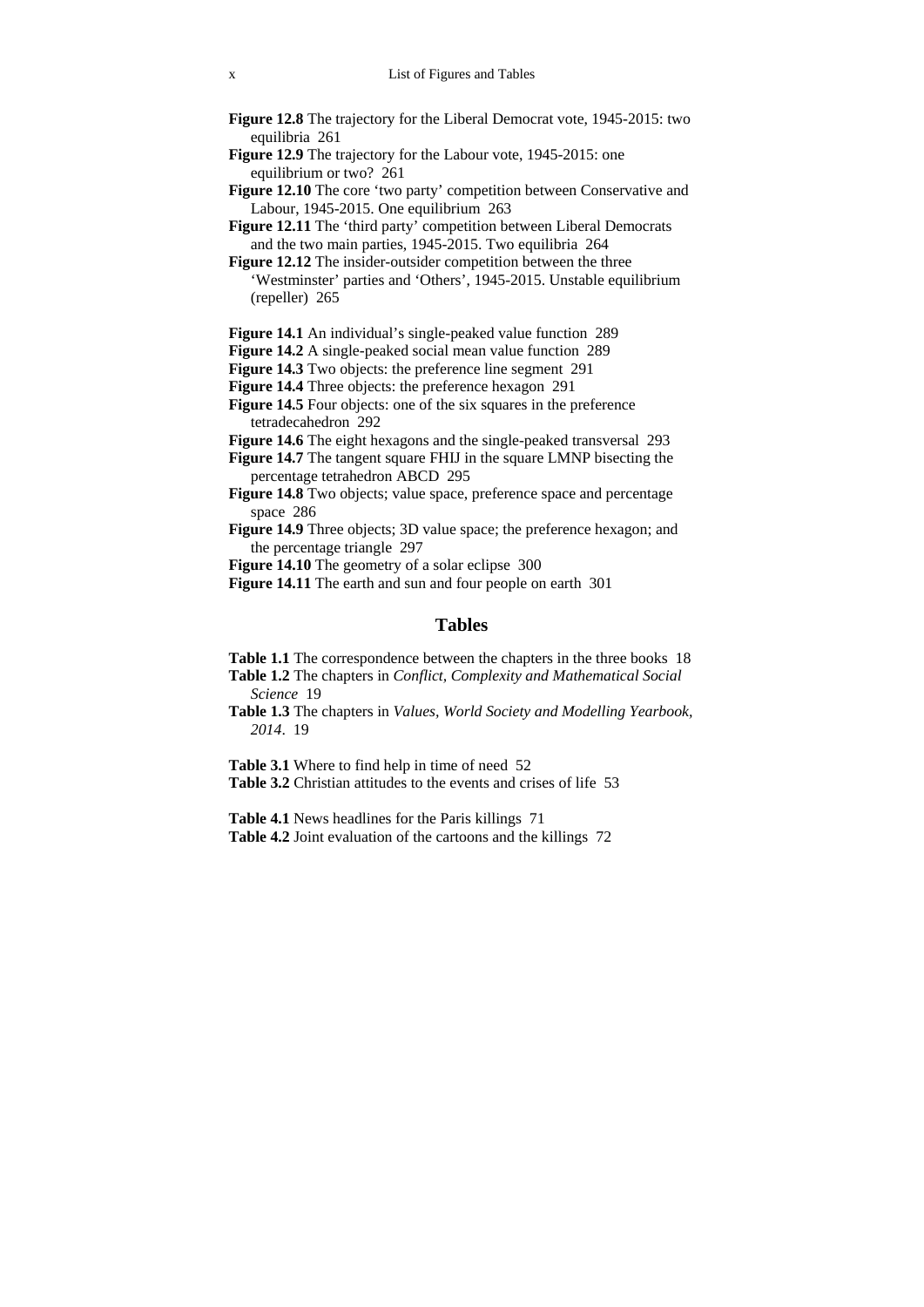- **Table 5.1** GDP growth, inflation, unemployment and debt 87
- **Table 5.2** UK annual GDP growth, 2005-2014. 88
- **Table 5.3** Net migration to major EU countries in 2013. 95
- **Table 5.4** *America and the age of genocide*: chapter titles 96
- **Table 5.5** Empires at their greatest extent 101
- **Table 5.6** The history of Russia, 1283-2015. 103
- **Table 5.7** Defence budgets for UK and selected other countries, % of GDP in 2014 104
- **Table 5.8** Countries in the United Nations, 1942 and 1945. 110
- **Table 6.1** The correlation matrix for the three SPI dimensions 115
- **Table 6.2** The correlation matrix for the twelve SPI variables 115
- **Table 6.3** Regional differences in personality: the newspaper headlines 121
- **Table 6.4** Descriptive statistics for personality traits; individuals and groups 124
- **Table 6.5** Individuals: correlations among personality traits 125
- **Table 6.6** Groups: correlations among personality traits 126
- **Table 6.7** Correlations of the social variables with the personality variables 129
- **Table 6.8** Summary: each social variable, associated with a personality variable 130
- **Table 7.1** World population at time t, one million BC to the present; the differences D in time t and in population N 142
- **Table 7.2** The death rate, x, and the proportion of years  $G(x)$  with death rates above the given death rate. Greater Europe, 1400-2000. 148
- **Table 7.3** The death rate, x, and the proportion of years  $G(x)$  with death rates above the given death rate. World, 1946-2014. 150
- **Table 8.1** Nigeria: between-state variance and within-state variance 156
- **Table 8.2** Nigeria: the predictability of a person's vote, knowing their state 157
- **Table 8.3** Nigeria: multi-level analysis: between-unit variance and withinunit variance for different levels of units 158
- **Table 8.4** Nigeria: the winning contour partition 159
- **Table 8.5** Nigeria: the contour partition between North, Middle and mid-South 160
- Table 8.6 Greece: the 'No' vote in different areas 165
- **Table 8.7** Ireland: the 'Yes' vote in opinion polls, 2012-2015. 169
- **Table 8.8** Ireland: contour partitions relating to the urban-rural divide 172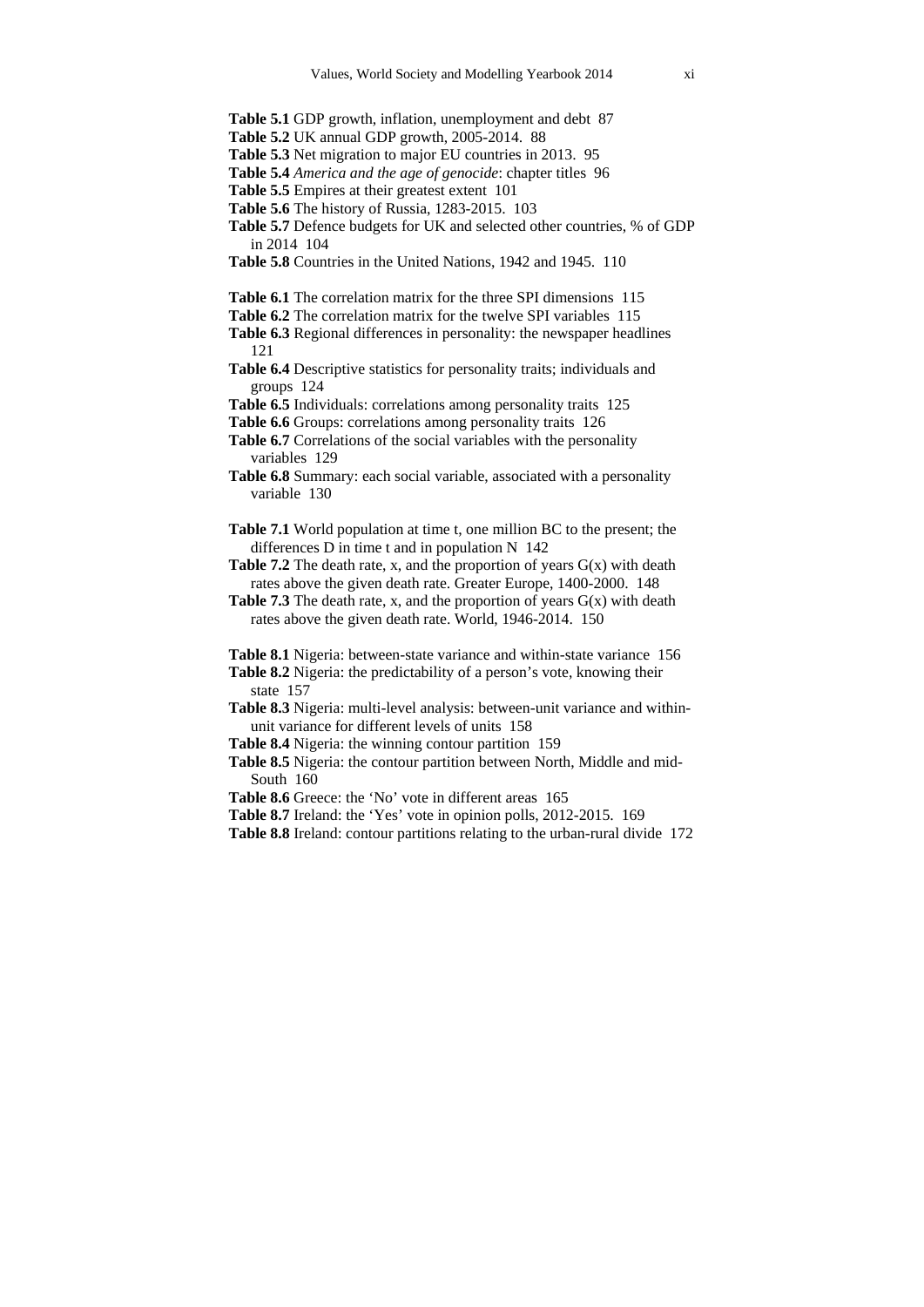**Table 8.9** Ireland: the nine most populous urban areas – and Wexford 174

- **Table 8.10** Ireland: the frequency distribution for urban areas of different size (top 100) 176
- **Table 8.11** Seven cases of voting on a binary option; overall and regional variation 177
- **Table 9.1** The overall percentage of votes for each of the parties 181
- **Table 9.2** The constituency percentages: mean and standard deviation 183
- **Table 9.3** Parties with high loadings for each of the components (13 parties) 190
- **Table 9.4** The proportion of variance accounted for by each component 191
- **Table 9.5** The loadings of the parties on each component (5 parties) 191
- **Table 10.1** UK general election, 2010: votes and seats for the parties 199
- **Table 10.2** Numbers of councils with elections in each year 203
- **Table 10.3** Local elections, 2011 and 2015: seats in Councils with elections 205
- **Table 10.4** The last month of the campaign: front page headlines 206
- **Table 10.5** The day before the election: front page headlines 208
- **Table 10.6** Poll of polls and forecast of seats 210
- **Table 10.7** Election day and the next few days: front page headlines 211
- **Table 10.8** UK general election, 2015: votes and seats for the parties 211

**Table 10.9** The headline results for the final opinion polls (May 3-6) 218

- **Table 11.1** The aftermath of the election: front page headlines, May 6 to 19. 228
- **Table 11.2** Labour leadership: percentage nominations, opinion polls, actual results 230
- **Table 11.3** The discourse in Philip Collins' "Corbyn's not the messiah" 233
- **Table 11.4** How the candidates would fare under different voting systems 236
- **Table 11.5** Single-peaked group preferences: groups voting in 2010 238
- Table 11.6 How much voters know about the candidates 240
- **Table 11.7** What qualities are needed in a leader? 241
- **Table 11.8** Voter characteristics 242
- **Table 11.9** Most voters are on or next to the single-peaked transversal 243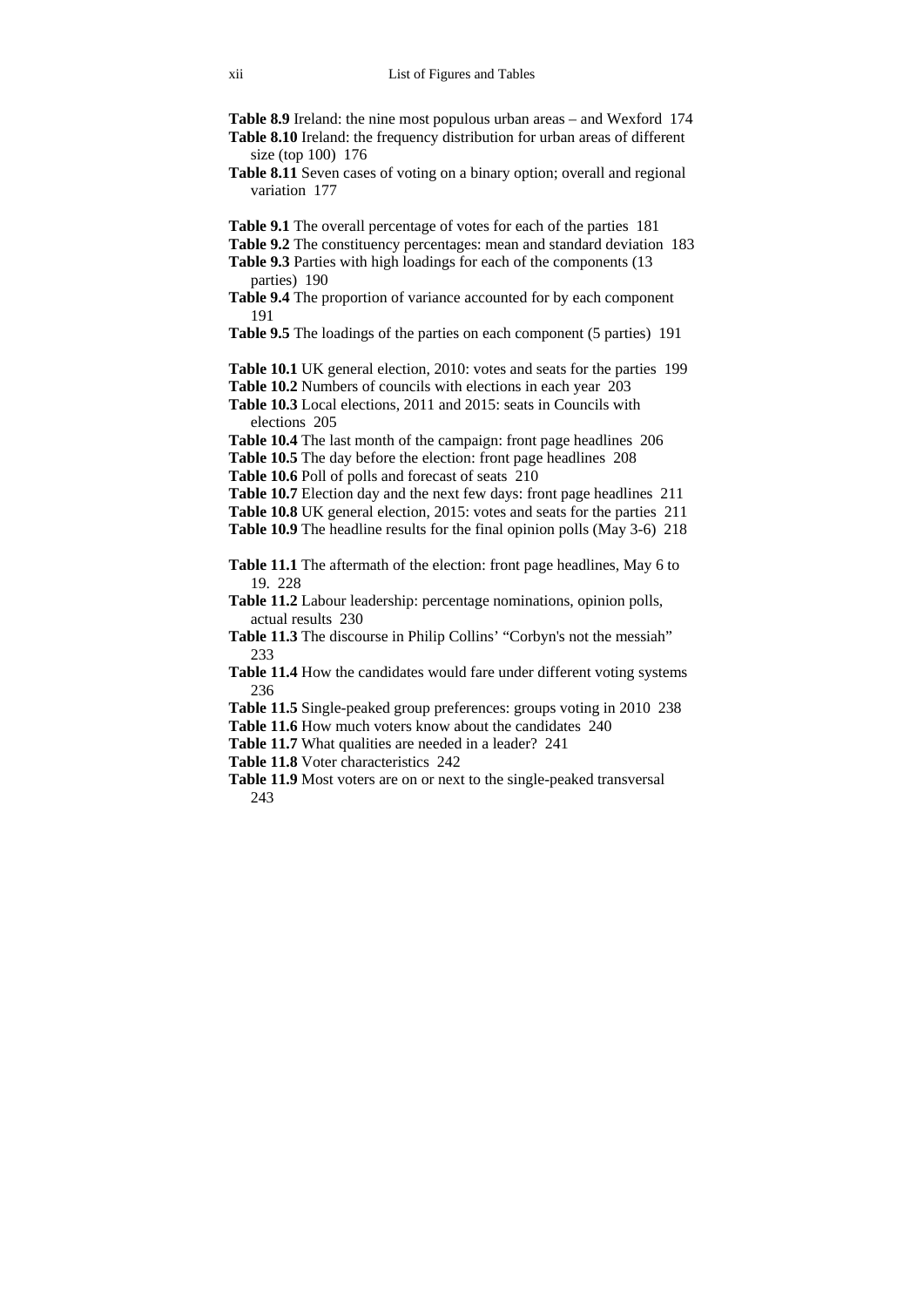- Table 12.1 Flight from the centre. Change in individual opinion, 2010-2015. 248
- **Table 12.2** Percentage votes and seats and vote-to-seat ratios for the parties at the UK election in 2010 and 2015, all of the UK 251
- **Table 12.3** The nine continuous-party governments 254
- **Table 12.4** A comparison of the weighted sum and binary models 262
- **Table 12.5** Party percentages: means, standard deviations and correlations 262
- **Table 13.1** A list of functions 270
- **Table 13.2** Temperatures in a chain of six towns; and mean adjacent temperature 282
- **Table 13.3** The negative relationship between correlations and angles 284
- **Table 14.1** Locations occupying different states at different times of year 301
- **Table 14.2** Range of length of noonday shadow through the year for different locations 302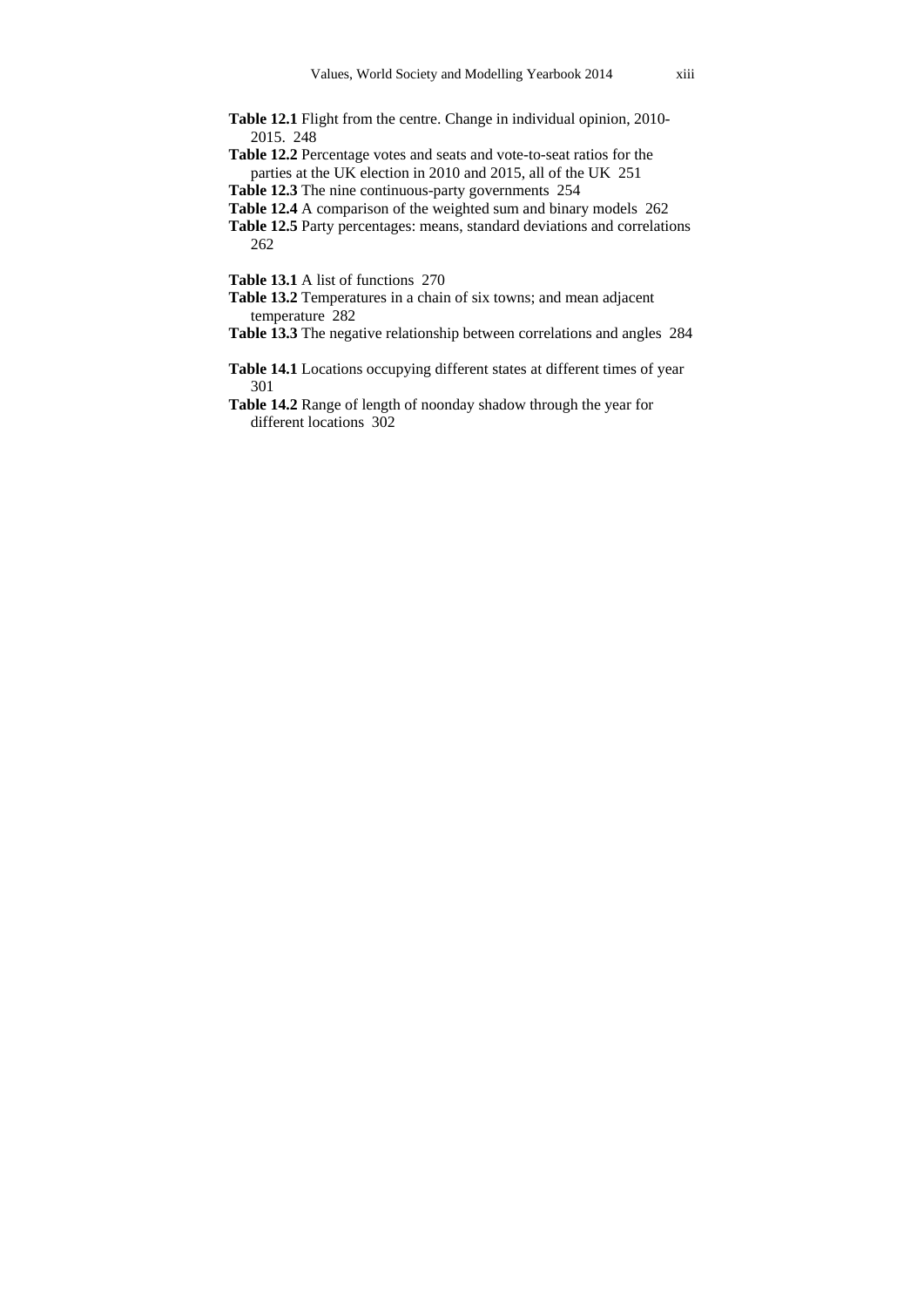### ACKNOWLEDGEMENTS

When I joined the Conflict Research Society in 1982, there were two key figures. I never met John Burton but everybody talked about him. Values were at the heart of John Burton's approach to conflict resolution. 'World Society<sup>'1</sup> was the title of one of his books. Michael Nicholson I did meet  $$ and continued to meet over the next couple of decades. 'Formal Theories in International Relations<sup> $2$ </sup> was the title of one of Michael's books – 'formal theories', in other words modelling. So there you have it: values, world society and modelling.

The year 2015 was the centenary of John Burton's birth. To mark the centenary, the theme for the Conflict Research Society (CRS) annual conference was: *Peace and Violence Explained? Assessing John Burton's Legacy*. A highlight of the conference was *The John Burton Memorial Lecture 2015*, delivered by Kevin Clements, and this is reproduced below in Chapter 2.

The Yearbook is considerably strengthened by this and a number of other guest contributions by those who were present at the conference or associated with the CRS: *Peace Researchers Urge Caution over the Bombing in Syria* by Kevin Clements, Feargal Cochrane and Hugh Miall; *Europe — do the right thing by the refugees and what is practical also* by Dennis Sandole; *Bring Russia out of the cold and into the fold* by Dennis Sandole; and *The Greek bailout referendum* by Rania Dimitraki.

Thank you to all my guest contributors for kindly allowing me to reproduce their work in this Yearbook. Thank you also to my many friends in the CRS who have over the years encouraged and supported me in taking my work in this direction.

I had been wondering what to say about the family. Now I know. Last week was mid-term. The house was alive with the sound of grandchildren. A week on we are still surrounded by toys and equipment waiting for me to put them away. Thanks, Catherine, for your forbearance and everything.

Finally the UN and I were born in the same year. I rather like it that in our seventieth year I am able to thank the UN for permission to put on the cover of this book their map, "The World in 1945."

 $\overline{a}$ 

<sup>&</sup>lt;sup>1</sup> Burton, John W. *World Society*. London: Macmillan, 1972.

Nicholson, Michael. *Formal Theories in International Relations*. Cambridge: Cambridge University Press, 1989.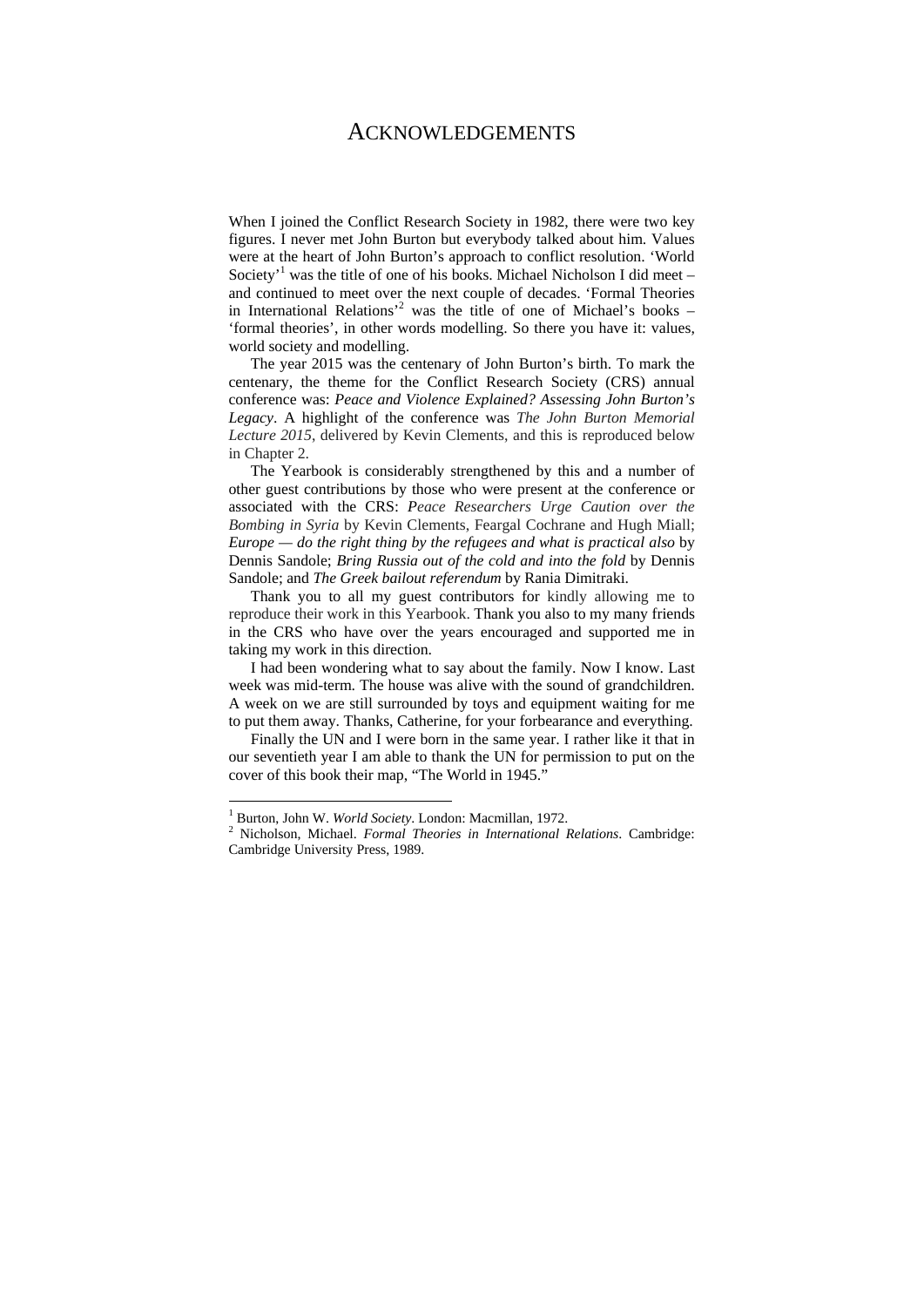## CHAPTER ONE

## INTRODUCTION AND OVERVIEW

The year 2015 was the seventieth anniversary of the establishment of the United Nations, the dropping of the atom bomb on Hiroshima and Nagasaki, the end of the Second World War, and the start of the 'Long Peace'. The year saw the continuation of social progress overall – but at the same time the suffering of many individuals and groups. Economic tensions and the policy of austerity were at the centre of the three votes in Greece (the election in January, the referendum in July and the second election in September). Cultural tensions were displayed: between Islam and secularism in the Paris attacks (on Charlie Hebdo cartoonists in January - and then again in November); between Christian south and Muslim north in the Nigerian elections (in March); between religion and secularism in Ireland's referendum on same-sex marriage (in May); and in debates about the Enlightenment surrounding the bicentenary of the Battle of Waterloo. Demographics, austerity, migration and nationalism were all issues in the UK general election (in May). The results displayed a flight from the centre, which was evident too in the election of Jeremy Corbyn as leader of the Labour Party. An earlier history, the collapse of the Ottoman Empire in the First World War, was reflected in contemporary conflict in Syria and Libya and elsewhere, with debates about intervention and debates about the consequent refugees arriving in Europe. The year also saw a continuation of some of the issues discussed in the 2014 Yearbook: Ukraine, Scottish nationalism, the decline of centre parties and the emergence of non-centrist leaders in Europe and concern about threats to 'our values'. Turning to the natural world, a total eclipse of the sun occurred on 20 March 2015 in the Faroe Islands.

The 2015 Yearbook discusses these events alongside a variety of other specific events and general issues. This is the second Yearbook. Like its predecessor, the 2015 Yearbook does not aim to be a comprehensive or representative account of the year's events – it is merely a personal selection, written from the UK, and informed by the UK press, mainly *The Times* - but with aspirations to reach beyond that particular location. It draws on the monthly issues of the *Commentary* which were produced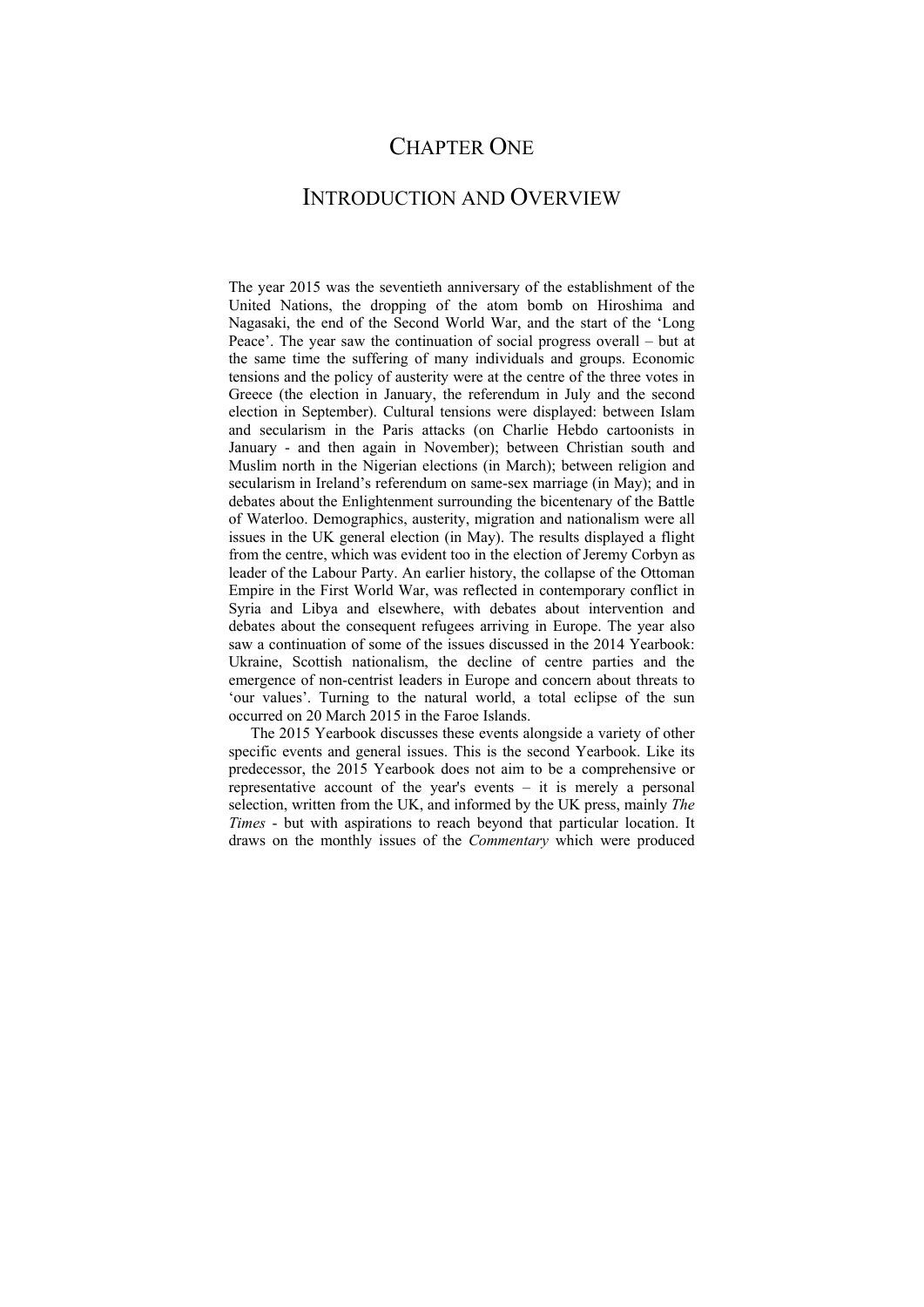during the year under the banner of *A New Agenda*. <sup>1</sup> *A New Agenda* seeks to explore all aspects of society using all the academic disciplines paying special attention to values ... with special interest in modelling ... not disinterested in practice ... and aspiring to high academic standards. The rationale for the New Agenda is discussed in more detail in the 2014 Yearbook<sup>2</sup>

A special feature of the present Yearbook is that the modelling aspect is strongly structured around the notions of space, time and value. Six of the chapters have space in their title – physical space, geographical space, psychological space, social space, political space and value space. Four of the chapters have time in their title. Whereas Part I discusses values in a qualitative way, later in the book models of values are developed for particular topics and then Chapter 14 provides a systematic account of value spaces.

The Yearbook is considerably strengthened by a number of guest contributions: *The John Burton Memorial Lecture 2015*, by Kevin Clements; *Peace Researchers Urge Caution over the Bombing in Syria* by Kevin Clements, Feargal Cochrane and Hugh Miall; *Europe — do the right thing by the refugees and what is practical also* by Dennis Sandole; *Bring Russia out of the cold and into the fold* by Dennis Sandole; and *The Greek bailout referendum* by Rania Dimitraki.

#### **John Burton, 1915-2010**

The year 2015 was the centenary of the birth of one of those who attended the UN San Francisco conference in 1945, namely John Burton, founder of the Conflict Research Society. To mark the centenary, the Conflict Research Society's annual conference had the following theme: 'Peace and Violence Explained? Assessing John Burton's Legacy'. A highlight of the conference was *The John Burton Memorial Lecture 2015*, delivered by Kevin Clements, and this is reproduced below in Chapter 2.

In 1965 John Burton had been a central figure in organising a CIBA Foundation Symposium on *Conflict in Society*. Those participating included: Barbu, Boulding, Burton, Chance, Cohn, Deutsch, DeVos, Dicks, Emery, Galtung, Glass, Haddow, Lapter, Lasswell, Marcuse, Nicholson, Rapoport, Röling, Sondhi, Tomkins, Trist, van Doorn and

 $\overline{a}$ 

<sup>&</sup>lt;sup>1</sup> Burt, Gordon. "A New Agenda." Accessed 1 June 2015.

https://sites.google.com/site/gordonburtmathsocsci/home/a-new-agenda.

Burt, Gordon. *Values, World Society and Modelling Yearbook, 2014*. Newcastle: Cambridge Scholars, 2016, xii, 1-3.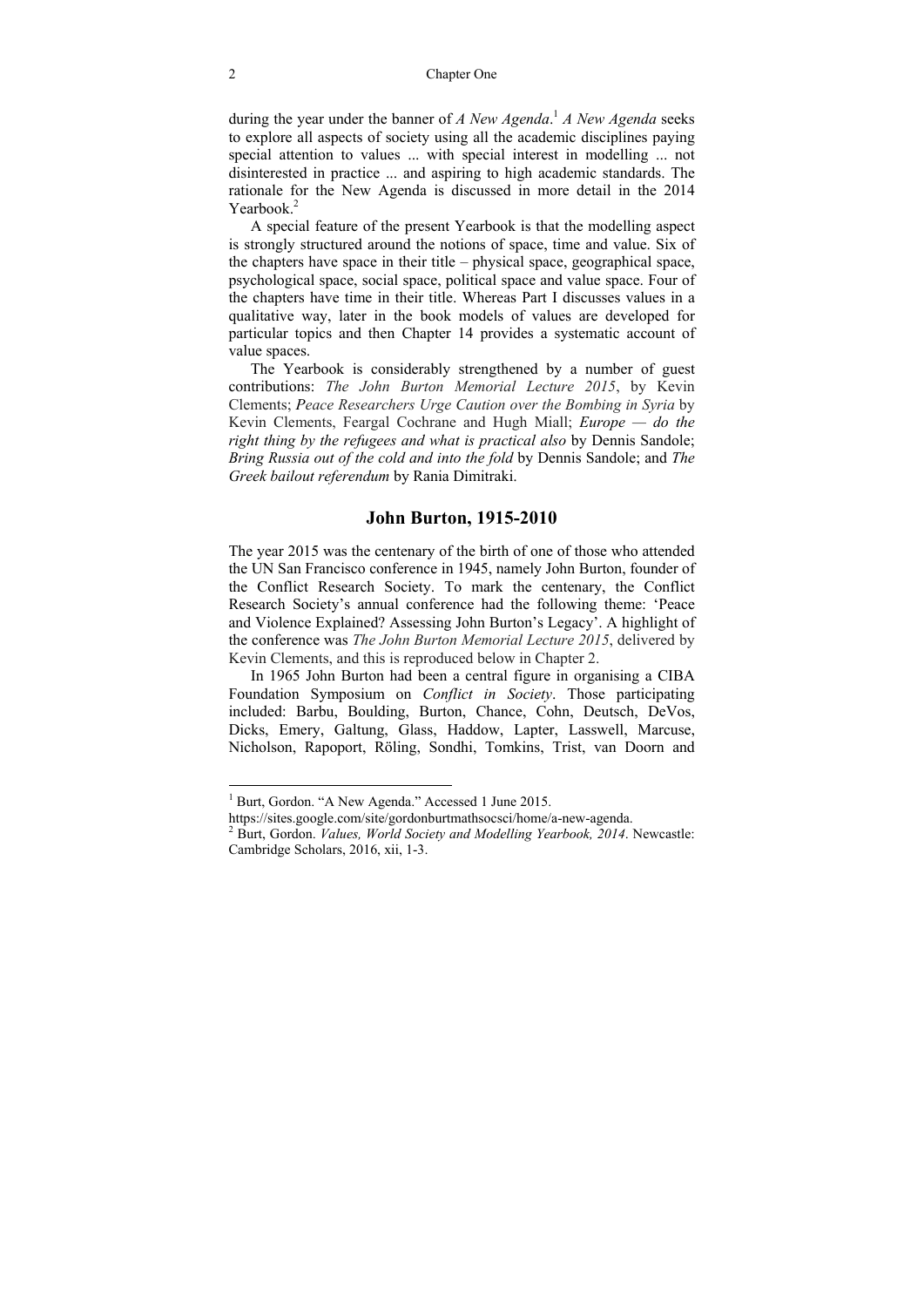Washburn. Anthony de Reuck and Julie Knight edited a collection of the contributions. De Reuck's Preface is interesting, not least for its indication of the broad scope of the project:

"About three years ago there began to emerge in this country a new discipline, or more properly, perhaps, a multi-disciplinary field of inquiry into the causes and control of conflict in human society. The subject had already been recognized for some time in the United States where a Centre for Research on Conflict Resolution had been created at the University of Michigan in 1959, and also in continental Europe where, for example, a Peace Research Institute exists within the Institute for Social Research in Oslo. The Centre in Michigan publishes the *Journal of Conflict Resolution* and the Institute in Oslo produces the *Journal of Peace Research* as vehicles for research papers in this field.

Formal recognition of this new area of discourse in Britain occurred in June 1963 when a meeting was convened at Windsor which resulted in the formation of the Conflict Research Society. The present symposium arose out of the ensuing discussions from a suggestion by Dr. Jack Mongar, of University College, London, that such a meeting might be held to mark the new status of the subject. In the meantime a senior research fellowship in conflict studies had been established in the University of Lancaster, and happily Dr Michael Nicholson, the present incumbent, was able to attend this symposium …

… The programme does not reflect any firm theoretical view of the proper limits of the field or of the nature of conflict …

… The intention of this symposium is to discuss conflict between social groups at a hierarchy of levels, ranging from situations involving small groups of people face to face, and proceeding through confrontations of large and apparently relatively impersonal institutions such as occur, for example, in industrial disputes between management and trade unions, right up to international conflict and nations at war …

… The symposium is essentially inter-disciplinary, involving sociology, anthropology, social psychology, psychiatry, ethnology, systems analysis, political science, history and international relations ...

I would like to think that the Yearbook is a descendant of that earlier interdisciplinarity fifty years ago.

 $\overline{a}$ 

<sup>3</sup> De Reuck, Anthony V. S. and Julie Knight. (Eds.) *Conflict in Society*. CIBA Foundation Symposium. London: CIBA Foundation/ J. & A. Churchill, 1966.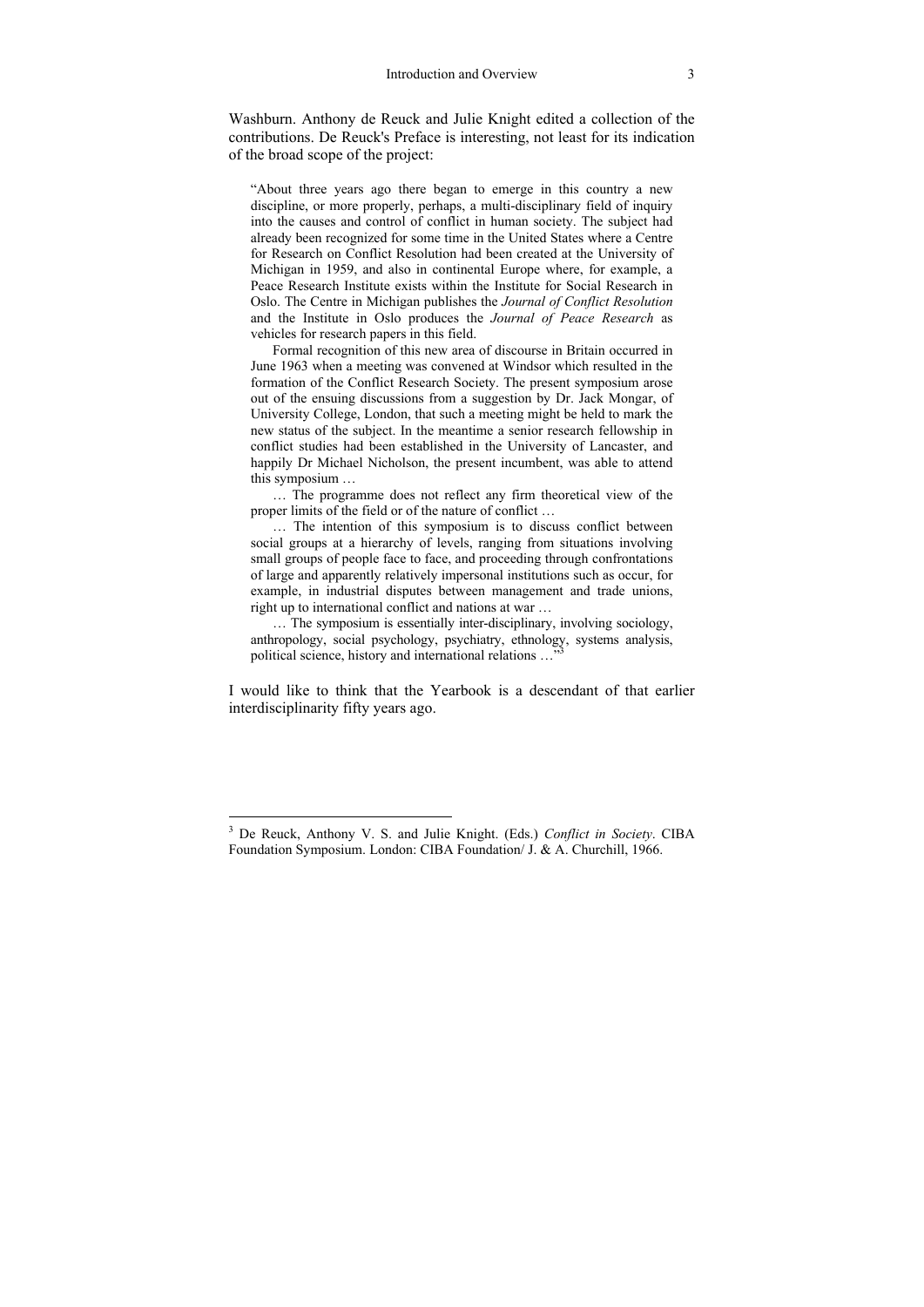#### **Overview of the chapters**

#### **Part I Values**

#### **2 Transcending adversarialism: The John Burton Memorial Lecture 2015, by Kevin Clements**

"Transcending adversarialism to satisfy Basic Human Needs: John Burton's relevance for 21st century conflict transformation?**"** John Burton was a very complex diplomat, scholar and practitioner. In the first role he made many important contributions to the formation of an independent foreign policy for Australia and in the second he was one of the founding fathers of peace and conflict studies. Chapter 2 aims at evaluating his theoretical and practice contributions to conflict resolution and peace studies.

Burton's experience as a key player in Australian government gave him a deep awareness of power and decision-making in complex situations – and a deep scepticism. As an academic he challenged the dominance of the state-based power politics paradigm and argued for attention to Basic Human Needs and world society. As a scholar-practitioner, Burton's Problem Solving Workshops aimed to create an environment where individuals changed their perception of others, recognised the presence of frustrated human needs, thought about positive relationships and generated options for transforming relationships. Before and since, there have been many other individuals and organisations engaged in somewhat similar processes. Kelman's work is of particular interest. How useful are these approaches? The workshops are important at the micro level but the reentry problem and the transfer problem remain important challenges.

Turning to the challenges of the  $21<sup>st</sup>$  Century, it is noted that there were over 100,000 battle-related deaths last year (2014), just a tip of the vast iceberg of human misery with 60 million people being displaced. While the Basic Human Needs of these millions are not being met, it is hard to see how problem-solving workshops and other well-intentioned interventions can make much of a dent in these figures. We need to rediscover our common humanity; provide immediate assistance; raise consciousness about responsibility; accept responsibility; and together devise global solutions. Even though non-adversarial politics are a stretch from interactive problem solving, there is no doubt that this was Burton's final vision and moving in this direction would ensure that the Burtonian legacy continues as we devise practical processes for  $21<sup>st</sup>$  century challenges.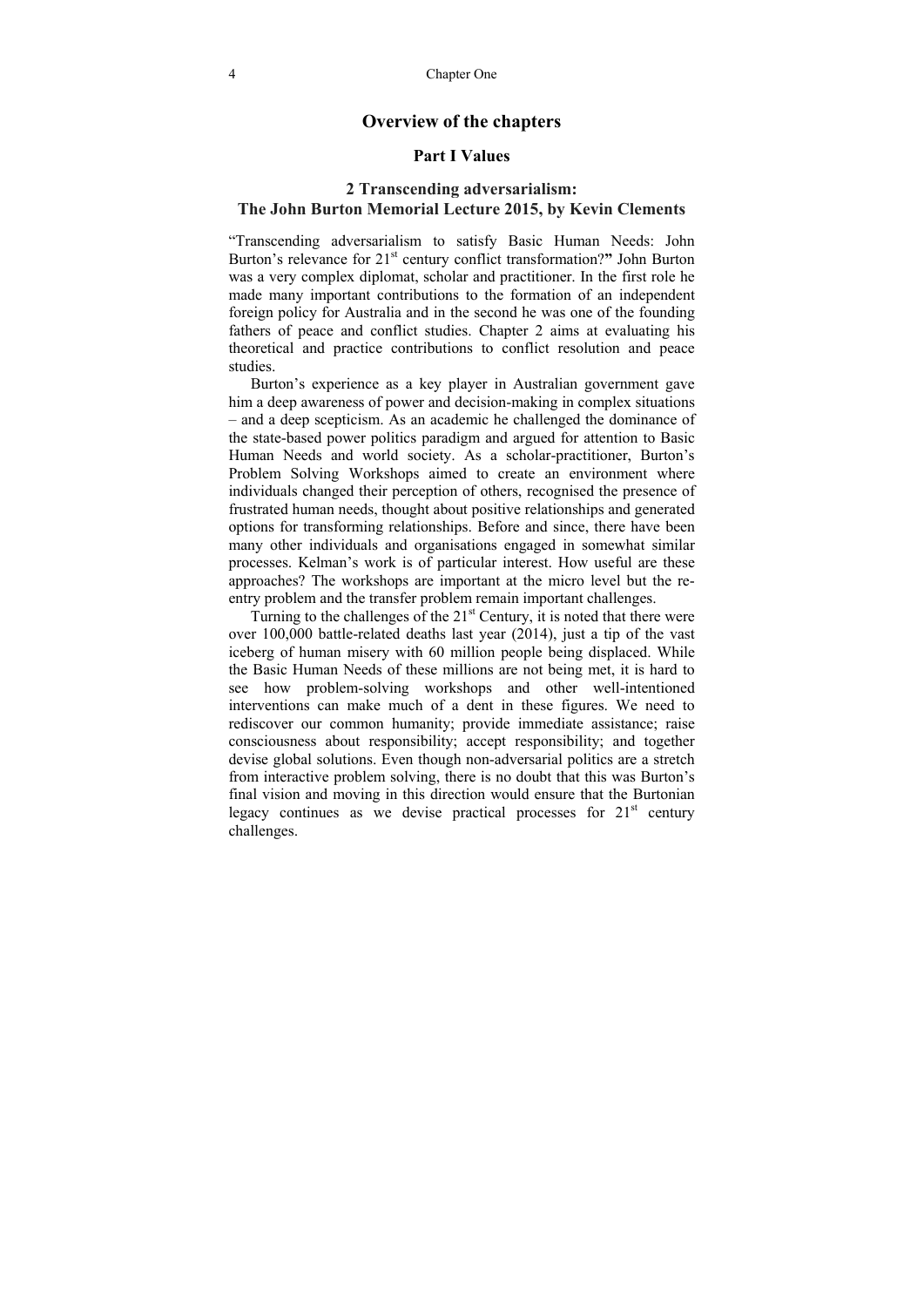#### **3 Life as a journey**

A life is the journey of an individual in the history of society. What happens is affected by randomness and by coincidence – as the tenth anniversary of the London bombings reminds us. Life involves interactions and relationships with others; and life engages with the structure of society. Life is characterised by values. Of central importance is 'feeling at home in the world' – exemplified by Ted Short's love of the Lake District. Life involves 'the speculative pursuit of value' and what is experienced is a journey of fluctuating fortunes.

The Gideon Bible offers advice on life's various ups and downs. Robert Louis Stevenson's El Dorado, a popular Jack Berch song of the 1950s, and Constantine Cafavy's Ithaca – all agree that life should be embraced positively. In relationships, Pinker, Burton, Mitchell and Richardson advocate empathy, harmony and love - and the reciprocation of these. Social institutions such as family, friends, schools and religious communities can provide support and advice, care and therapy and 'the nurturing of flourishing'. The cases of Sidwell School and Eton are considered, as are the writings of Jonathan Sacks.

Society is characterised by division and by stratification and its attendant inequality. A life has a location in this structure and life is characterised by movement within the structure - sometimes the upward social mobility of Andy Burnham, Michelle Obama and Sathnam Sanghera. But lives may be lived in separate 'cities' - Ronald Reagan's 'shining city on a hill' and Mario Cuomo's city of those who are excluded.

#### **4 'Our values': the Enlightenment … the Prophet**

Chapter 4 considers values at the group or societal level. How do 'we' see 'our' values? Are our values unanimous? universal? exceptional? good? safe? The focus is on the values of the Enlightenment. There has been recent debate between optimistic advocates of the Enlightenment such as Grayling and Pinker and pessimistic sceptics such as Gray and Taleb. The history of the Enlightenment takes us back to the period of the French revolution and the American Revolution and Napoleon's campaigns of the 19<sup>th</sup> century ... and the poetry of Scotland's national poet Robert Burns. His poem 'Is there for honest poverty?' has been referred to as 'the Marseillaise of humanity'. The Battle of Waterloo in 1815 might be seen as a postscript to the French Revolution (and a prelude to the First World War and the final collapse of the Austrian, Russian and Ottoman empires) – and two hundred years later still prompts debate about values. Are the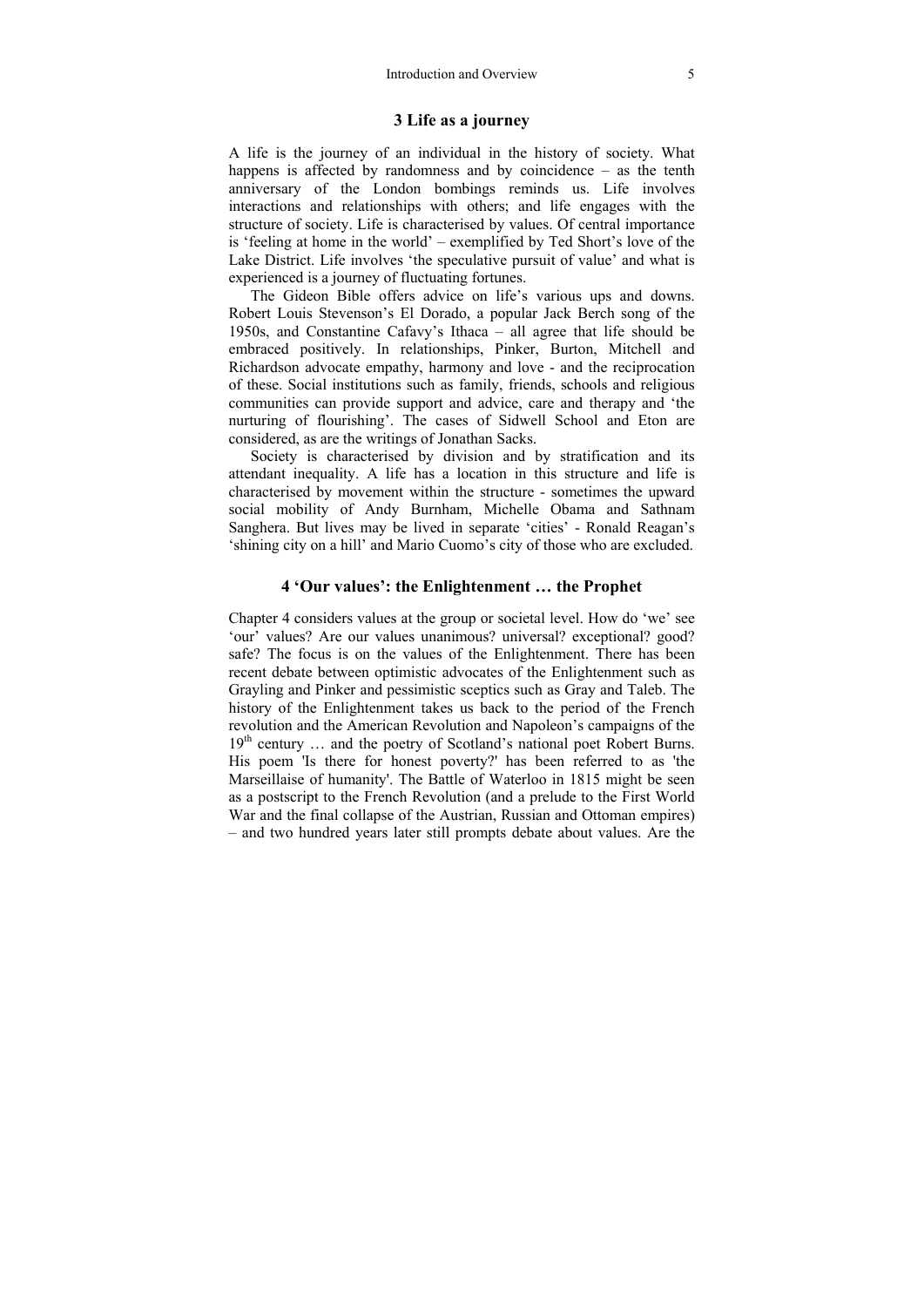values of the French Revolution - Liberté, Égalité, Fraternité (and Laïcité) – compatible with one another?

On  $7<sup>th</sup>$  January 2015 the debate between the Enlightenment and religion took on a tragic form: the Charlie Hebdo cartoonists valued their Enlightenment freedom of expression to satirise Muhammad and the Paris killers loved Muhammad and took revenge on the insult to his honour. The reactions can be classified as for or against the cartoonists, and for or against the killings - and within these broad categories there is a great diversity of specific reactions. There was discussion of freedom of speech and the right to offend; the threat to Jews and Christians; Muslim moderation and Islamic fundamentalism; extremism on both sides and their interaction; security and the restriction of intolerance; the French Empire and the marginalisation of Muslims; and Western intervention and the casualties of conflicts elsewhere.

#### **Part II World Society**

This second part of the book looks at world society. Chapter 5 provides an account of some of the events and issues that appeared in the news headlines in 2015. The remaining chapters all consider representations of world society using the basic concepts of space and time. Chapter 6 considers social space and psychological space and international and regional variation in these two spaces. Whereas Chapter 5 follows the news headlines, Chapter 6 considers systematic data sets for a variety of social indicators and Chapter 7 looks at world historical trends in relation to social value, population and violence. Chapters 8 and 9 consider political space and geographical space. In three cases – elections in Nigeria, Greece and Ireland - the vote is between two options and hence the percentages can be represented in one-dimensional political space. The fourth case is the Northern Ireland election. Here, because there are many parties the percentages are represented in multi-dimensional political space. Chapters 10 to 12 all deal with politics in the UK. Chapter 10 discusses the prelude to the 2015 general election, noting the fluctuating party fortunes in the 2010-2015 period; and also provides an analysis of the results. Chapter 11 notes that dissatisfaction has been expressed with various aspects of democracy over the past year and considers the extent to which democracy can deliver satisfaction or dissatisfaction. In doing so it makes use of the concept of value space. Chapter 12 returns to the study of time, here in relation to elections in the UK over the past seventy years, drawing on the concepts of volatility, time series models and complexity.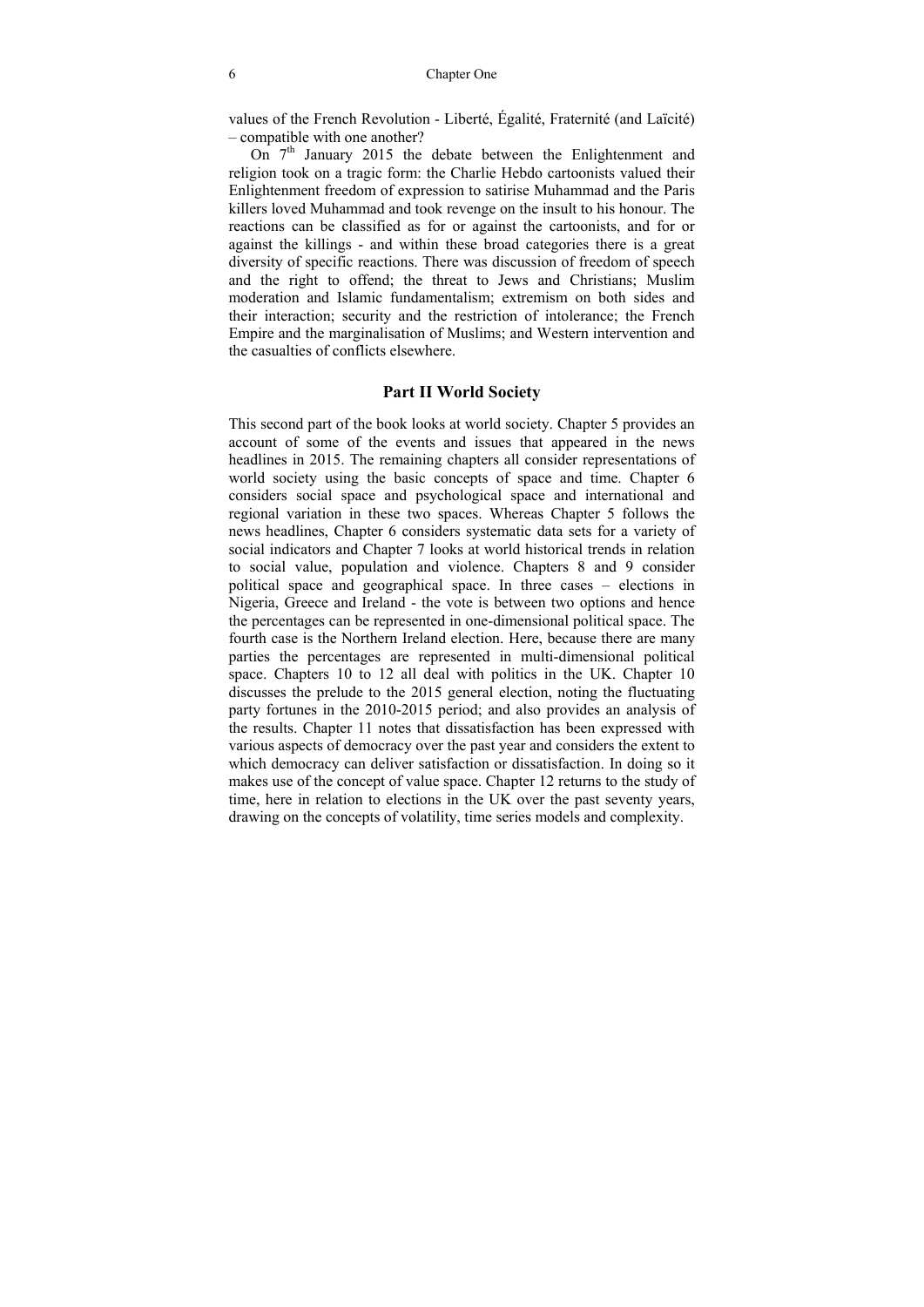#### **5 World society in 2015**

The chapter starts with a consideration of John Burton's concept of 'world society' – thus continuing the discussion in Chapters 1 and 2 of John Burton's work. We then identify some of the main news headlines in 2015 and provide discussion of a few of the main stories.

There have been tensions in a number of spheres. In the economic sphere, despite world growth overall, world society is characterised by division and by stratification and by the attendant inequality in people's lives (as discussed in Chapter 3). In particular the crisis of 2008 has led to austerity measures and these have been met with resistance, no more so than in Greece. A commentary on the situation is given by Ourania Dimitraki and this is followed up in Chapter 8 with an analysis of the Greek bailout referendum.

In the cultural sphere, there have been tensions between different religions and between religion and modernity. Chapter 4 has already discussed the tensions between the Enlightenment and religion in relation to the Paris bombings. In this chapter we discuss the situation in Nigeria and this is followed up in Chapter 8 with an analysis of the Nigerian presidential election results. There have also been tensions concerning attitudes to sexual relations, one illustration being Ireland's referendum on same-sex marriage (also to be discussed further in Chapter 8).

Geopolitical and military tensions have accompanied these economic and cultural tensions and there has been an increase in migration, with many refugees. Debates about migration to the West were accompanied by debates about intervention by the West. Western concern in 2015 about Arab fundamentalism had been preceded by Western excitement in 2011 about the Arab Spring and the overthrow of the Arab dictator Gaddafi … there were recollections also of Saddam Hussein in 2003 … and Nasser in 1956. In December 2015 peace researchers urged caution as the UK House of Commons prepared to vote for air strikes on Isis in Syria.

A hundred years earlier also saw British military involvement in the Arab world. The intervening hundred years have seen the rise and fall of empires. Seventy years ago, towards the end of 1945 the world was in an unprecedented situation. The armies of just three countries – USA, UK and Soviet Union - were present in and supervising the political governing of 'most of the world'. That same year the United Nations was established with these three countries forming the UN Security Council (alongside France and China). In November 2015 the UN Security Council called on countries to take all necessary measures to wipe out Isis.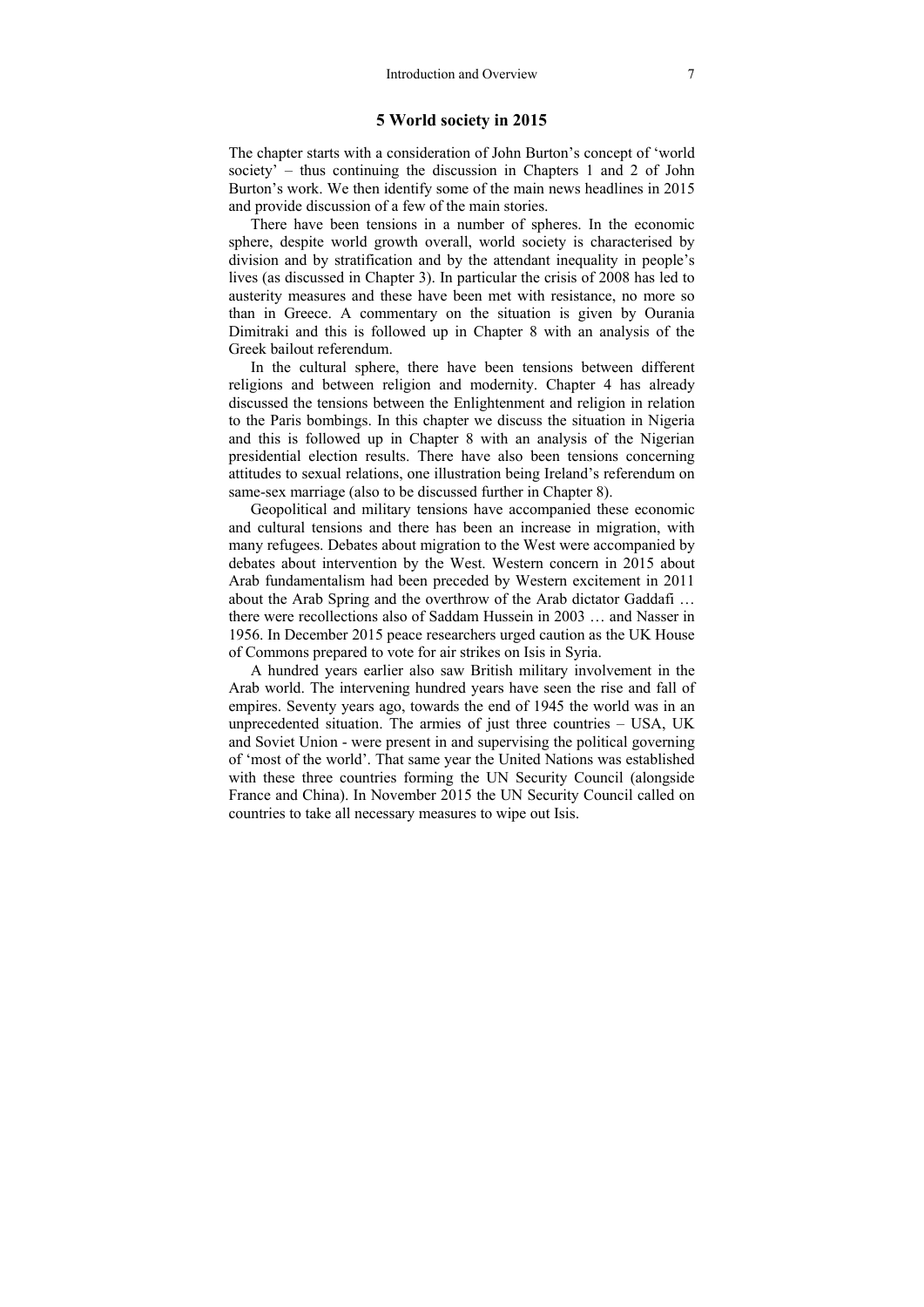#### **6 Social and psychological space - geographical variation**

This chapter looks at the relationships between a variety of social and psychological variables and, on this basis, places the variables in an abstract space. Variation between nations and between regions is studied rather than variation between individuals. The focus is on per capita variables not aggregate variables. This chapter is the first of several in which the abstract concept of space plays a central role.

The chapter has two parts. The first part is on social value. How do countries differ? How do different dimensions of social value relate to one another? Does more money lead to more social value? World maps of social progress for 133 countries are given in the 2015 Report for the Social Progress Index (SPI). The overall SPI correlates +0.8 with GDP per capita. It correlates  $+0.8$  with life satisfaction and  $-0.8$  with extreme poverty – but it has only a weak negative correlation, -0.4, with inequality. An analysis of the twelve main variables in the SPI identifies a first principal component which explains almost 50% of the total variance, running from basic features of progress to more advanced features. The correlations between variables suggest 'divergent sequential development'. A separate study considers the relationship between GDP per capita and democracy: does more money lead to more democracy? - or is there a Ushaped relationship?

The second part of this chapter is on psychology and geography and a range of important social variables. How do regions within the UK differ? How do the different variables relate to one another? 'Friendly Scots and grumpy Londoners' was typical of the superficial newspaper headlines, belying the depth of the actual study of 380 Local Authority Districts in the UK by Rentfrow and his colleagues. The pattern of results was similar to findings from previous research: personality traits are unevenly distributed geographically and this is associated with a range of important social outcomes. Personality was assessed using the Big Five Inventory. An analysis of the correlations at the individual and group level locates the Big Five along a continuum: from Agreeableness to Conscientiousness to Stability to Extraversion to Openness. The correlations for each of the Five have a single-peaked profile on the continuum. Likewise, the correlations for each of twenty-four political, economic, social, health and demographic variables have a single-peaked or single-troughed profile on the continuum.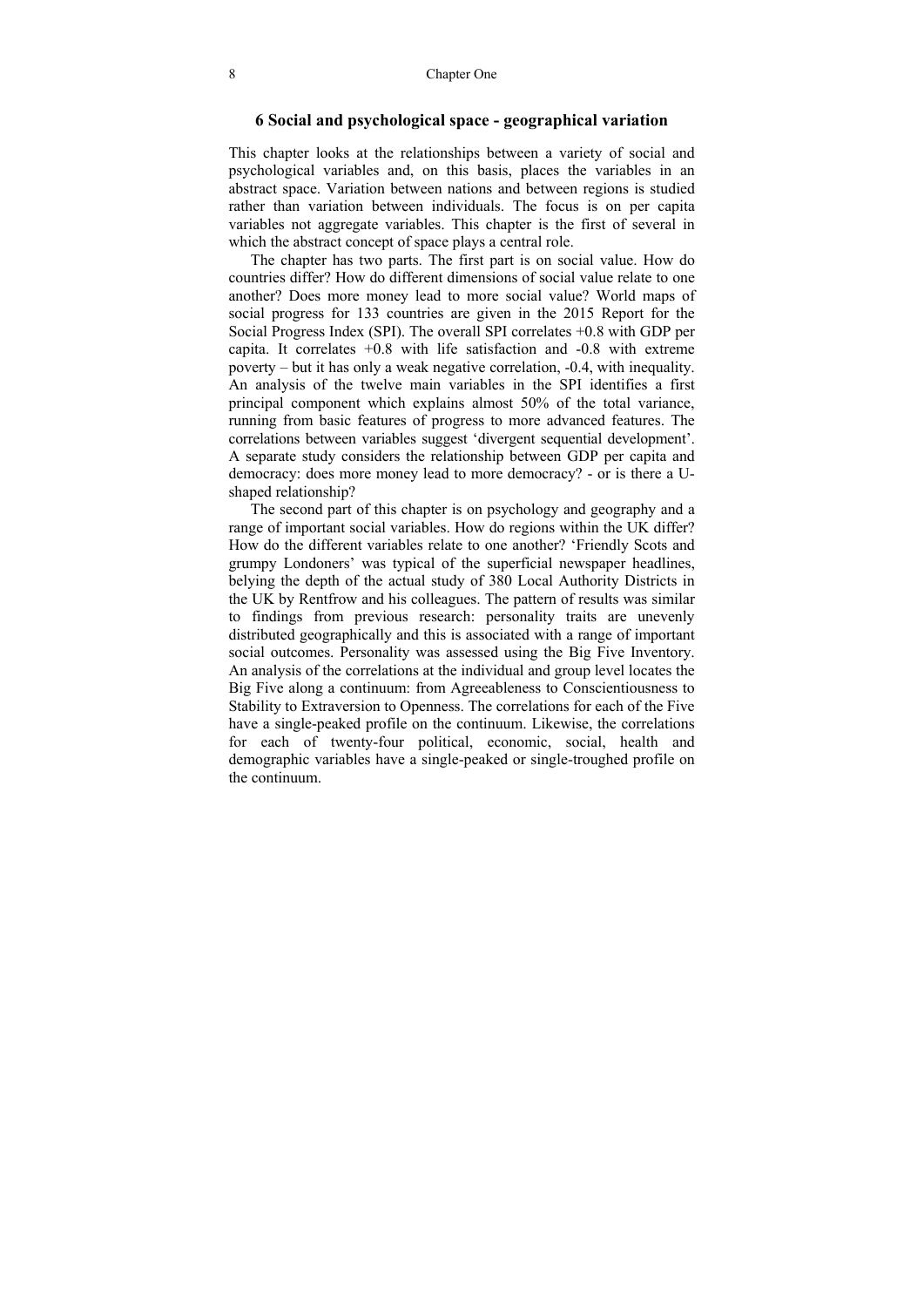#### **7 Time series: social value, violence and population**

This is the first of two chapters about how things change over time. Here we discuss social value, violence and population. In a later chapter, we discuss the history of party fortunes in UK general elections.

Whereas the previous chapter looked at how social value varied between nations, the present chapter considers how social value changes over time. Has social value increased? Whereas the measure of social value used in the previous chapter was the Social Progress Index (SPI), the measure of social value used in this chapter is the United Nations Human Development Index (HDI). The previous chapter noted a correlation between social value and GDP per capita. Given that world GDP per capita has increased, social value should also have increased. This is what we find: the HDI shows a linear increase in the period 1980-2013. Turning to a specific aspect of social value in a specific country, life expectancy in England has had a linear increase over the period 1991-2014. There is some inequality between regions which has reduced slightly over the period. At least in these studies then, social value has increased.

Whereas the word 'violence' is normally used to refer to physical harm, the phrase 'structural violence' is sometimes used to refer to a broader lack of social value. So measures such as the HDI might be taken as measures of the lack of structural violence, with increases in HDI representing decreases in structural violence. So, according to the above studies, structural violence has decreased.

Measures of social value can be aggregate totals or per capita averages and this prompts us to look at population trends. The simplest model of population dynamics is an exponential one with a constant growth rate. Applying this model to De Long's data, we find that growth rates increase: low in the early period up to 5000BC; and 0.0007 in the period 5000BC-1500AD, 0.004 in the period 1500AD to 1940 and 0.02 in the period 1945 to 2000.

One specific aspect of social value is peace - or its opposite, violence. In 2013 the journal Sociology published a Book Review Symposium on Steven Pinker's *The Better Angels of Our Nature*, and this was also discussed by Scott Gates and Larry Ray at the 2015 annual conference of the Conflict Research Society. This prompts a re-examination of Steven Pinker's Chapter 5, 'The Long Peace', and its thesis of declining violence. The underlying equations are formulated. Attention then focuses on the war death rate and its probability distribution. A beta distribution gives a fair approximation to the data. Finally models for the time series of the war death rates are considered.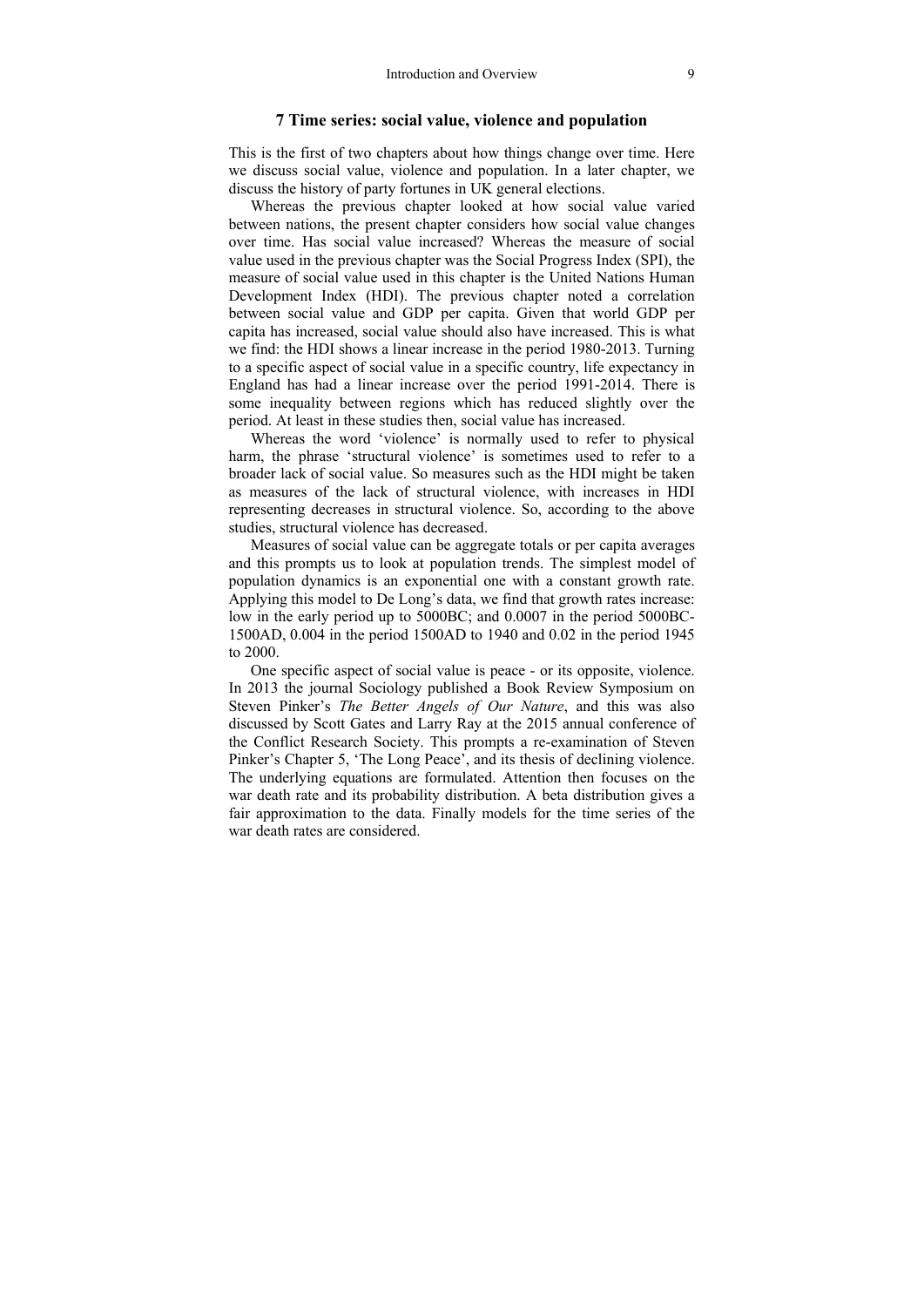#### **8 Nigeria, Greece and Ireland: geography and one-dimensional political space**

This chapter is about the relationship between political space and geographical space. The political space considered here is only onedimensional because it is based on the percentage vote in cases where there are just two options. Three cases are considered: the presidential election in Nigeria; the bailout referendum in Greece; and the same-sex referendum in Ireland. The background to these three cases is given in Chapter 5.

The first case is Nigeria. Presidential elections were held in Nigeria in March 2015. Muhammadu Buhari gained 54% of the votes and the sitting president, Goodluck Johnson, gained 45% - a sizeable win for Buhari but still substantial support for Johnson. Of the total variation in voting, 59% was within-state variation and 41% was between-state variation. Across the 37 states, the vote for Buhari ranged between 1% and 95%.

Political space relates to geographical space. This can be studied in various ways. Looking at the 50% 'winning contour partition', Buhari won in a single set of connected states and Johnson won in three connected sets of states: the mid-south, the east-middle and the Federal capital. Contourpartitions at different levels divided the country into four: north, upper middle, lower middle, and mid-south, ordered according to decreasing Buhari vote. Latitude north correlates 0.9 with the Buhari vote. The voting surface can be represented by a series of west-east sections for different latitudes north and this suggests an interaction between latitude north and longitude east and also a special mid-south effect. The pattern of results is also illustrated by looking at the spatial network of states and the correlated profiles for the primary and secondary concentric perimeters.

The second case is Greece. Three elections were held in Greece in 2015: a legislative election on 25 January and a second legislative election on 20 September – but it is the bailout referendum, held on 5 July between these two other elections, that we focus on here. In terms of differences between states the two legislative election results correlated 0.9 with one another and each correlated 0.7 with the referendum results. The bailout proposal was rejected with 61% voting 'No' and 39% voting 'Yes' - a sizeable win for 'No'. Voting percentages across the 57 regions ranged between 51% and 74% - revealing a moderately divided society. Political space relates to geographical space. Perimeter profiles exhibited local jaggedness superposed on single-peakedness.

The third case is Ireland. On 22 May 2015 a referendum was held in Ireland to mandate provision for same-sex marriage. The bill was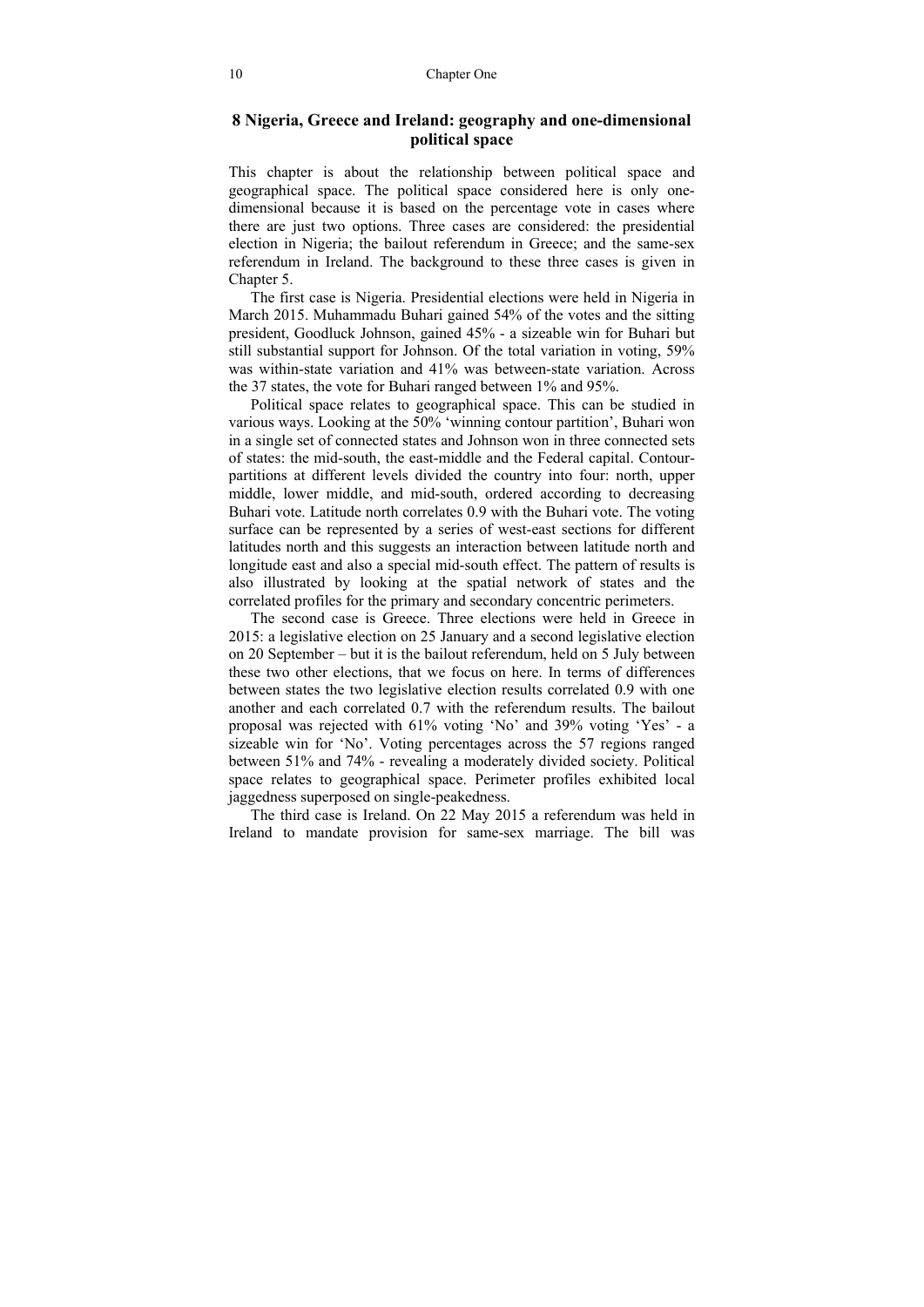supported by all political parties but officially opposed by the Roman Catholic Church, in Ireland and in the Vatican (85% of the population in Ireland is Catholic). The 62% 'Yes' vote was, as well as being a sizeable win, also reflective of a divided society. Voting across the 43 constituencies exhibited a uniform distribution with the 'Yes' vote ranging from 75% (Dublin South East) to 49% (Roscommon Leitrim). So variation within constituencies was much greater than variation between constituencies. Political space relates to demographics: the 'Yes' vote correlated 0.9 with the logarithm of population density, with the area of the constituency and with the 'internal distance'. Political space relates to geographical space, in particular to an urban-rural divide. The highest 'Yes' vote was in the capital, Dublin, in the East; next were 'medium urban' areas, the east  $\&$  south coastal corridor and the two urban areas in the west, Limerick and Galway; and finally, lowest were rural and lesser urban areas, the north being lower than the south. An equation seeks to capture east-west and south-north gradients as well as urban peaks. Ireland has a lower urban population (63%) than the UK (83%) and just nine urban areas with more than 30,000 people (following a power distribution). These areas and their internal transport linkages are mostly situated on the east  $\&$  south coastal corridor, and are the primary terminals for transport to the UK and the rest of Europe. Turnout was positively related to the 'Yes' vote; and (hence?) to demographics.

The chapter ends with a comparison of seven binary-option elections: USA 2008 and 2012; Ukraine 2014; Scotland 2014; Nigeria 2015; Greece 2015; and Ireland 2015.

#### **9 Northern Ireland: multidimensional political space and geography**

This chapter, like the previous one, is about the relationship between political space and geographical space. Unlike the previous chapter, the political space considered here is multi-dimensional because it is based on the percentage votes in a case where there are many options. Also, in this chapter it is the political space that receives most attention with only a brief consideration of the geographical aspect.

The chapter is about the Northern Ireland election of 2015 (held as part of the UK general election which is discussed in the following Chapters 10 to 12). Voters can choose between many parties. So the voting percentages can be represented by a point in multidimensional political space. The overall result is a point in political space; each constituency result is a point in political space; and the set of constituency results can be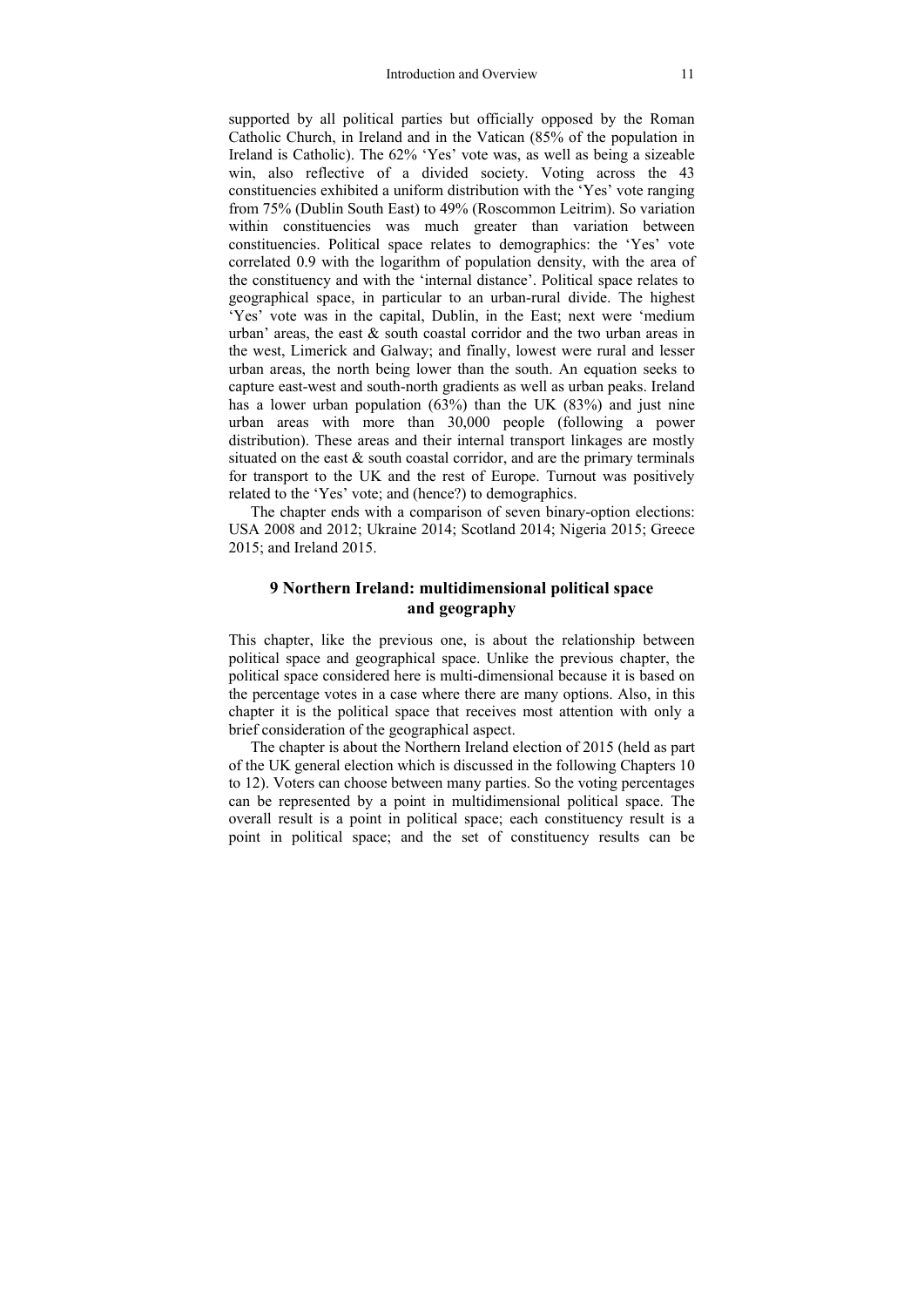represented as a set of points in political space. The space is a percentage space and so is finite with a well-defined centre. What is the shape of the set of points in relation to the centre?

There are a few large parties and many small parties and so the 'overall point' is quite far from the centre of the space. Moreover, many of the individual constituency results show dominance by a single party – and so the constituency points are quite far from the overall point. Different parties have dominance in different constituencies ('multidimensional polarisation') and so the constituency points are quite far from one another - in different directions from the overall point.

Larger parties vary more across constituencies than smaller parties do, and this is reflected in differential variation in different dimensions. The first component in a principal component analysis concerns the competition between the two largest parties: Sinn Fein against the Democratic Unionists. It explains 30% of the total variance. The thirteen parties can be ordered along this primary continuum with Sinn Fein at one extreme and the Democratic Unionists (and the smaller Alliance and Conservative parties) at the other. The eighteen constituencies can also be ordered along this primary continuum with Belfast and Newry & Armagh (where Sinn Fein is strong) at one extreme and Belfast East and North Down (where Democratic Unionists, Alliance and Conservatives are strong) at the other. Restricting attention to the subspace containing the five largest parties, another analysis finds the same first component as before, and a second component being Ulster Unionists versus the Social Democratic and Labour Party.

On a one-dimensional continuum, parties tend to peak to the left or to the right. In a two-dimensional space, constituencies are located on a closed loop and parties peak at the point on the loop nearest the party vertex, giving an approximately sinusoidal curve.

Political space relates to geographical space. There is a gradient of increasing X score (DUP strong) running from South-West to North-East – with contours of equal X-score at right angles to the gradient. The borders reflect the gradient, the North-East looking to Scotland and the UK and the South-West adjoining Ireland – Ulster Unionists look to the UK and Sinn Fein looks to Ireland.

#### **10 The UK general election, 2015: prelude and outcome**

The UK general election of 2010 had replaced Gordon Brown's Labour government with a coalition between David Cameron's Conservatives and Nick Clegg's Liberal Democrats. The subsequent party fortunes in the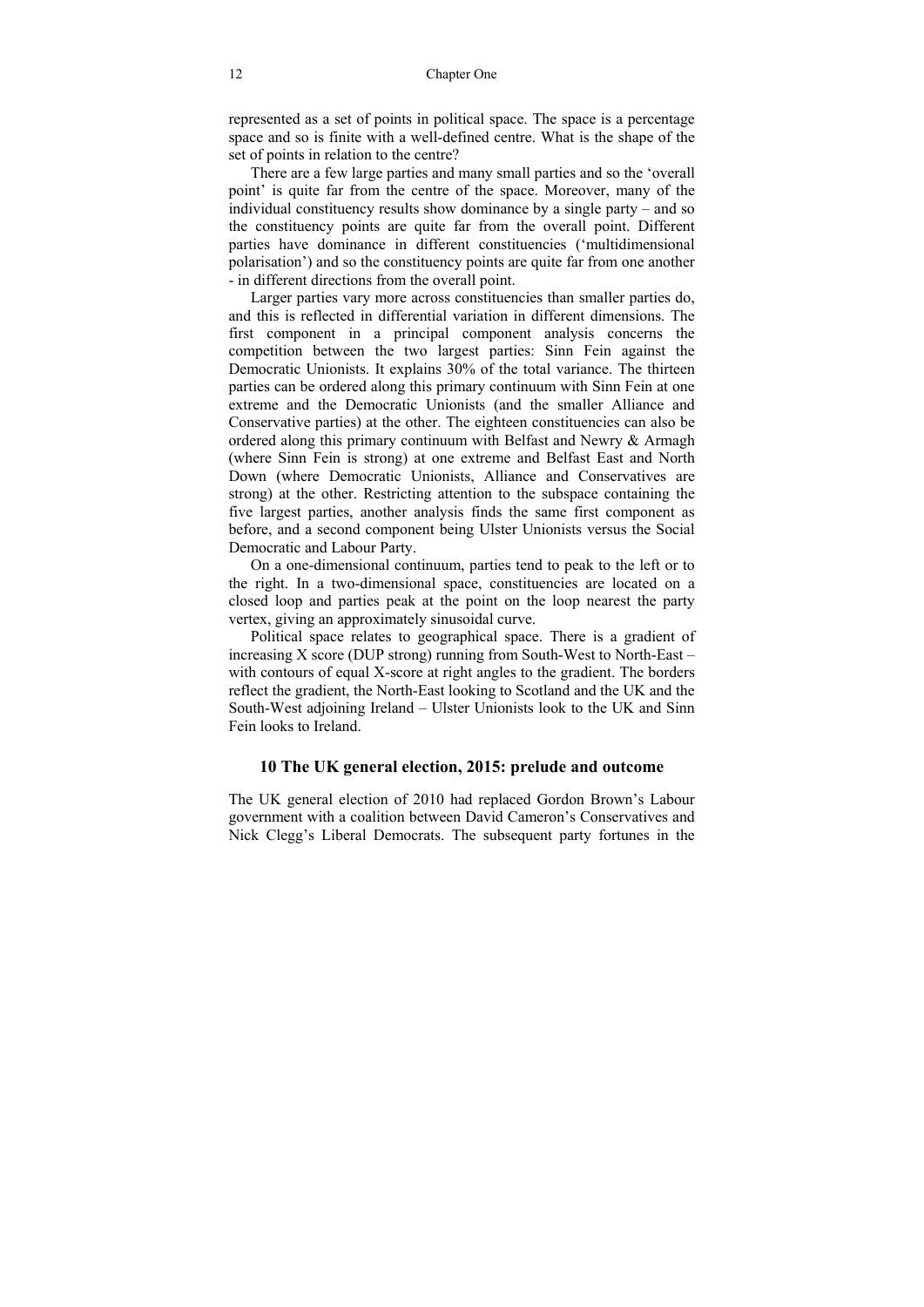period between the 2010 and 2015 can be gauged from a number of sources. Opinion polls had tracked the almost immediate collapse of Liberal Democrat support and the steady rise in UKIP support. In Scotland, Scottish Nationalists overtook Labour, briefly in 2011 and again, massively, in 2015. Less dramatically, in the UK overall, Conservative support had fallen and Labour support had risen but the gap closed as the 2015 election approached. The results of by-elections, local government elections and European elections were broadly consistent with the patterns indicated by the polls. Migration of support on the left-right continuum was characterised by a flight from the centre.

Widespread dissatisfaction and disagreement characterised the debate in the run-up to the election. On election morning the poll of polls indicated a hung parliament. The day before, the press on the right, left and centre had warned the electorate of the consequences of making the wrong choice. Over the preceding month The Times had headlined: 'panic in the markets', Farage and Sturgeon winning the seven-way leaders' debate, Clegg opening the door to a Miliband government backed by SNP, Cameron inching ahead, and the Queen to take control of the election aftermath.

… Then the dramatic change in just 24 hours: the belief on election morning that this was going to be 'the closest vote for decades'; and at 10pm the same day the Exit poll put the Conservatives well ahead. It was the 'sweetest victory' for the Conservatives and in the north 'the Scottish lion [had] roared'. In the aftermath the performance of the opinion polls was appraised.

… The chapter studies the distribution of shares of the vote, overall and by nation; and power and representation are considered.

#### **11 Democracy: satisfaction? … dissatisfaction? … value space**

Does democracy deliver satisfaction? - or dissatisfaction? Over the past year, dissatisfaction has been expressed with various aspects of democracy. Democratic elections raise hopes of satisfaction which cannot be fulfilled for all. The elections we have studied in previous chapters have given the satisfaction of victory sometimes to a majority and sometimes to just a minority - but always leaving at least a sizeable minority experiencing the dissatisfaction of defeat. Moreover the following Chapter 12 will show that the percentage experiencing the satisfaction of victory in UK elections has declined over the past seventy years.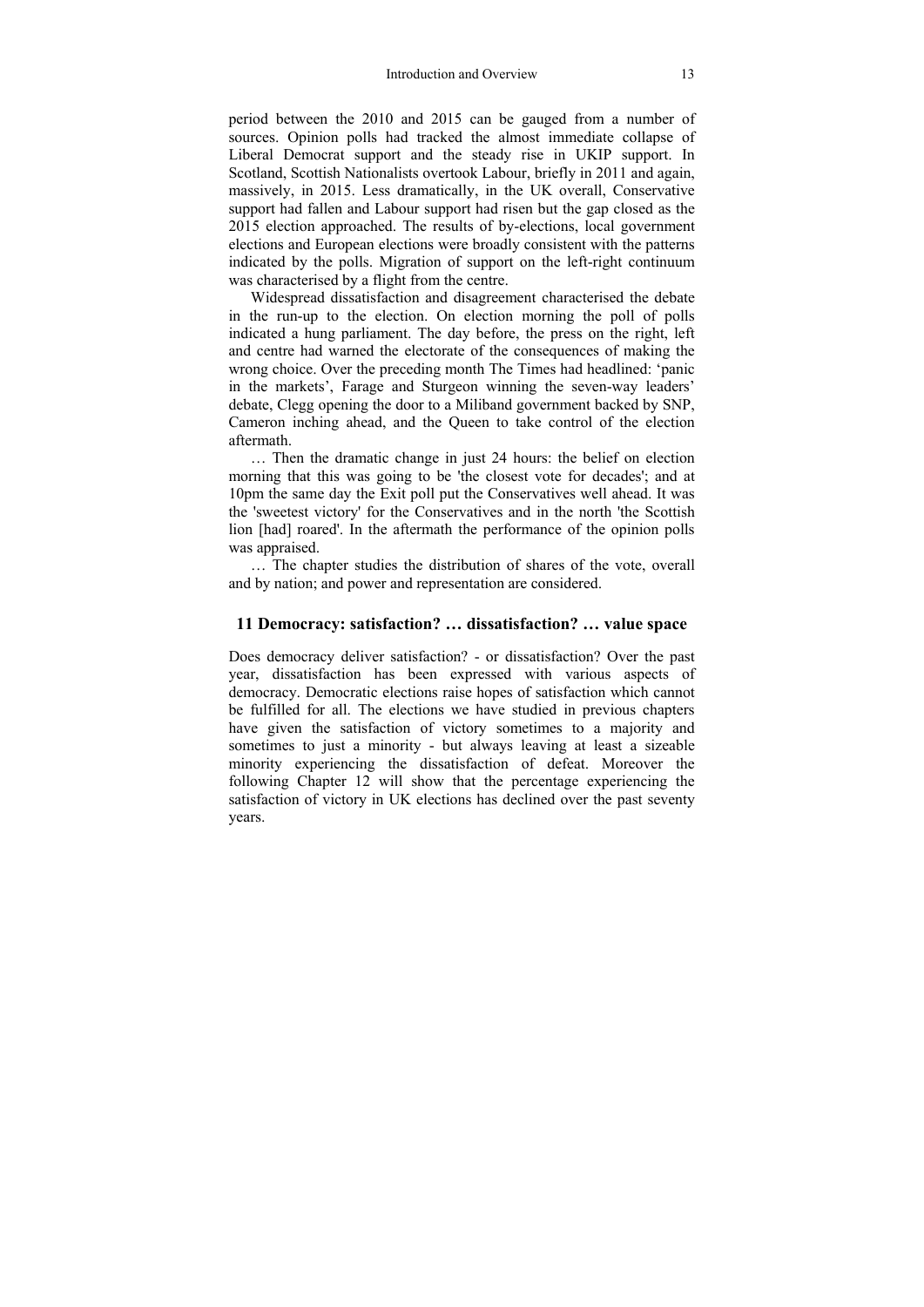The concept of a value space can provide useful insight into these issues. Using it, Chapter 14 will show that there are theoretical limits to the amount of satisfaction which democracy can deliver. In this chapter we look at two studies which are particularly informative. The first study asks about the amount of value of each option; it asks about many options; and the analysis applies multiple criteria in its evaluation of the options. The second study asks for a full preference ordering of the options.

With the prospect (at the time) of a coalition government a survey asked people to place a value on each of nine possible government outcomes. All nine options had a mean negative rating, with a Conservative majority government being the least negative. However this option scored poorly on polarisation and extreme dissatisfaction. People's views were approximately consistent with single-peaked value functions on a left-right continuum in value space.

After the election, dissatisfaction within society gave way to dissatisfaction within parties. In particular there was a discourse of dissatisfaction in the Labour Party and in the media relating to the candidacy and leadership of Jeremy Corbyn. A survey found a diversity of views amongst Labour Party members. The preference orderings can be represented by the vertices of a tetradecahedron. Most preference orderings were close to a transversal corresponding to single-peaked value functions on a left-right continuum in value space.

Finally it should be noted that the same broad argument applies not just to democracy but to any system of government, and not just to systems of government but to all social arrangements.

#### **12 Time series: UK general elections, 1945 to 2015**

This is the second chapter about time. The first chapter on time discussed time series for international measures of social value, violence and population. Here we discuss UK general elections. The first part of the chapter is about change from one point in time to the next: from 2010 to 2015. The second part of the chapter is about time series: from 1945 to 2015.

Volatility measures are used to check the claim that the result of the 2015 general election was a political 'earthquake'. Some things stayed the same and some things changed. Some things changed just a little and some things changed a lot. The flight from the centre is noted – in terms of both aggregate and individual vote. Detailed results for votes and for seats for the four nations are noted and related to party contributions to volatility.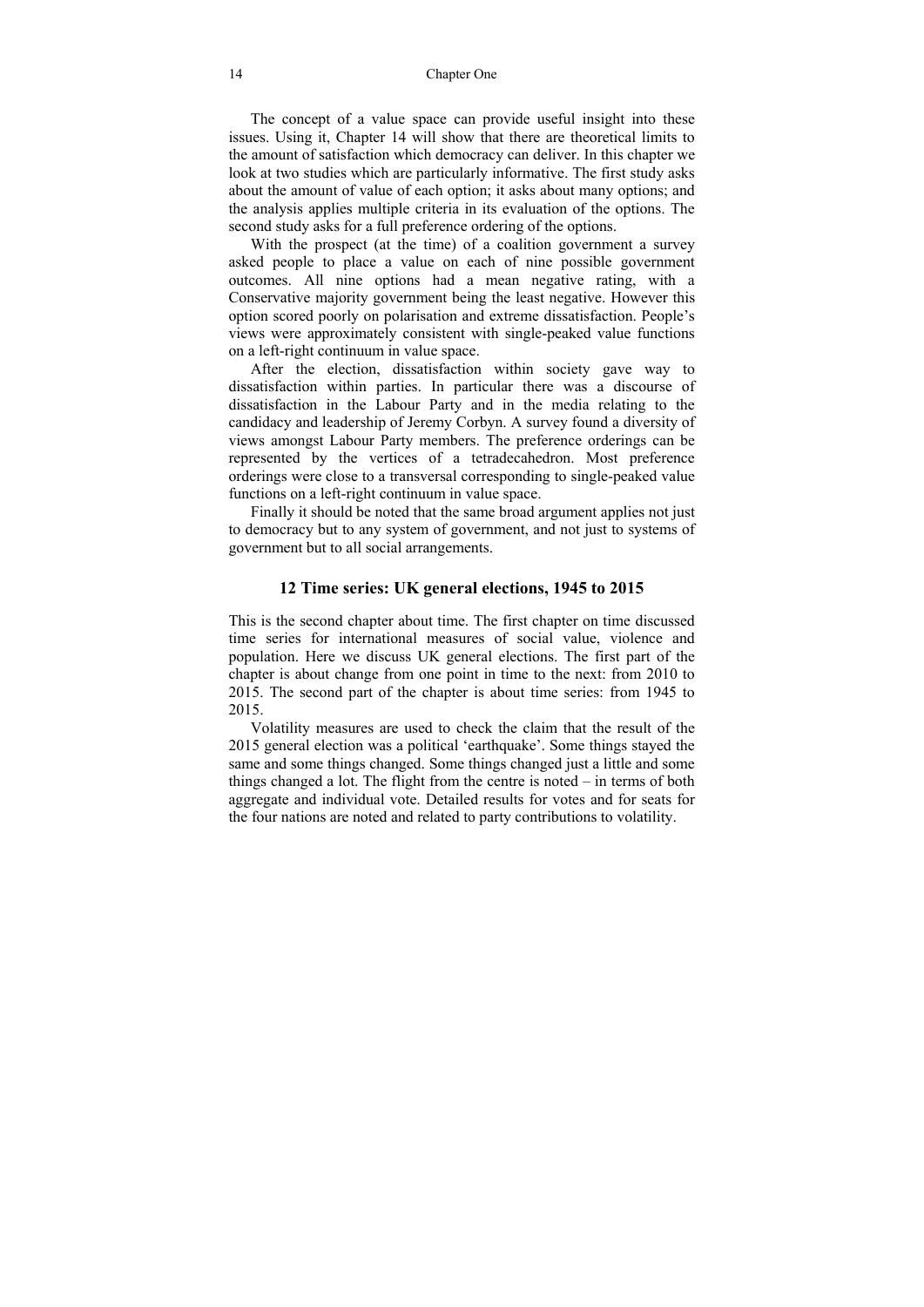Looking at the seventy post-war years, 1945 to 2015, there have been nineteen governments and elections. Governing parties age: they are likely to win a second election but increasingly unlikely to win later elections.

The trends in UK general elections over the period 1945 to 2015 exhibit: the post-war decline of two-party politics; the post-war decline of three-party politics; the rise of 'Other' parties; and the decline in electoral support for incoming governments. The time series for party support are modelled by first-order auto-regressive models and equilibrium values are noted. The time series for Liberal Democrats suggests a model with two equilibria. The trajectories are studied by plotting change in vote against vote. Party trajectories are related: percentages sum to 100%; and the correlation matrix exhibits certain patterns. The notion of a hierarchy of competition between the parties is noted and the corresponding trajectories investigated.

#### **Part III Modelling**

#### **13 Sets and functions; time and space**

The preceding chapters have discussed a variety of topics and in many cases drawn on mathematics to provide models of the topics. In this chapter and the following one we bring all these applications together and also deepen and extend the mathematical treatment. The first part of the present chapter reviews the basic mathematics - the sets, functions and distributions - that have been used in the book. Linear, logarithmic, exponential, power and sinusoidal functions; arithmetic and geometric series; and probability, cumulative, geometric and beta distributions are all considered. There are specific links to Chapters 7, 8 and 10.

The second part of the chapter considers the basic concepts of time and space. Linear and exponential functions, difference and differential equations, autoregression, flow and complexity provide models of change over time – with application to Chapters 7 and 12. The notion of a spacetime varying probability distribution is discussed – relating to the war death rate model in Chapter 7. Attention then turns to spaces: abstract space, geographical space and factor spaces such as those for social and psychological variables. The geometry of objects in abstract space is noted  $-$  relating to Chapters 9 and  $11 -$  but this will be discussed in detail in the next chapter. Different approaches to modelling variation over geographical space are discussed including the use of spatial correlations – relating to Chapters 8 and 9. The analysis of multidimensional space is